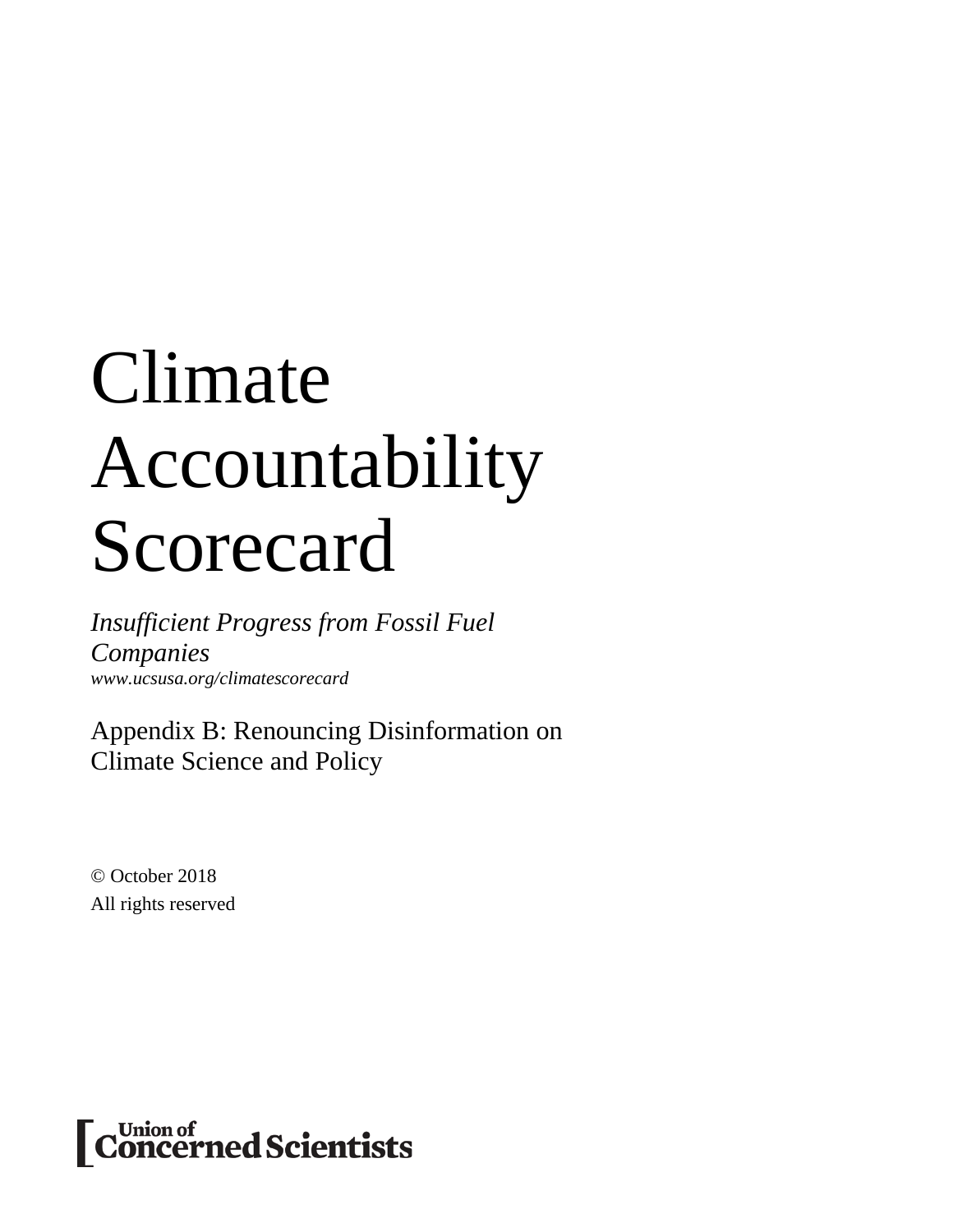# TABLE 1. **Renouncing Disinformation on Climate Science and Policy Scoring Guide**

| <b>Climate Statements: Direct</b>                                                                                                                                                                                                                                                                                                                                                                                                                                                                                                                 |                                                                                                                                                                                                                                                                                             |  |  |
|---------------------------------------------------------------------------------------------------------------------------------------------------------------------------------------------------------------------------------------------------------------------------------------------------------------------------------------------------------------------------------------------------------------------------------------------------------------------------------------------------------------------------------------------------|---------------------------------------------------------------------------------------------------------------------------------------------------------------------------------------------------------------------------------------------------------------------------------------------|--|--|
|                                                                                                                                                                                                                                                                                                                                                                                                                                                                                                                                                   | Consistently accurate public statements on climate science and the consequent need for swift and deep reductions in<br>emissions from the burning of fossil fuels                                                                                                                           |  |  |
| Advanced (+2)                                                                                                                                                                                                                                                                                                                                                                                                                                                                                                                                     | Company meets all of the criteria for "good" and also highlights the urgency and importance of achieving<br>global net-zero CO <sub>2</sub> emissions in order to keep temperature rise well below two degrees Celsius and limit<br>risks to society and ecosystems.                        |  |  |
| Good $(+1)$                                                                                                                                                                                                                                                                                                                                                                                                                                                                                                                                       | Company meets all of the criteria for "fair" and also affirms the consequent need for swift and deep<br>reductions in emissions from the burning of fossil fuels.                                                                                                                           |  |  |
| Fair $(0)$                                                                                                                                                                                                                                                                                                                                                                                                                                                                                                                                        | Company consistently acknowledges the scientific evidence of climate change in all public platforms (such as<br>company websites and statements by company executives).                                                                                                                     |  |  |
| Poor $(-1)$                                                                                                                                                                                                                                                                                                                                                                                                                                                                                                                                       | Company does not address climate science on company website on a prominent, easily accessible page (e.g.,<br>a page designated specifically to address climate change) or has downplayed the need to reduce greenhouse<br>gas emissions on at least one platform.                           |  |  |
| Egregious (-2)                                                                                                                                                                                                                                                                                                                                                                                                                                                                                                                                    | Company has misrepresented climate science on at least one platform (e.g., on company web page or in<br>public statements). Such misrepresentation might take the form of denying the reality of the problem of<br>climate change or disparaging the scientific evidence of climate change. |  |  |
| <b>Climate Statements: Indirect</b>                                                                                                                                                                                                                                                                                                                                                                                                                                                                                                               |                                                                                                                                                                                                                                                                                             |  |  |
| Affiliations with trade associations and other industry groups that spread climate science disinformation and/or block<br>climate action, as relevant. The following trade associations and industry groups analyzed: the American Coalition for<br>Clean Coal Electricity (ACCCE), American Legislative Exchange Council (ALEC), American Petroleum Institute (API),<br>National Association of Manufacturers (NAM), National Mining Association (NMA), US Chamber of Commerce (US<br>Chamber), and Western States Petroleum Association (WSPA). |                                                                                                                                                                                                                                                                                             |  |  |
| Advanced (+2)                                                                                                                                                                                                                                                                                                                                                                                                                                                                                                                                     | Company has left or never joined the association or group. In doing so, it stated explicitly that it had made<br>the decision because the group's position on climate science is inaccurate and inconsistent with company's<br>position.                                                    |  |  |
| Good $(+1)$                                                                                                                                                                                                                                                                                                                                                                                                                                                                                                                                       | Company has left or publicly distanced itself from the association or group, or there is clear, incontrovertible<br>evidence that the company has never been affiliated with it.                                                                                                            |  |  |
| Fair $(0)$                                                                                                                                                                                                                                                                                                                                                                                                                                                                                                                                        | Information is unavailable to determine company's affiliation with the association or group.                                                                                                                                                                                                |  |  |
| Poor $(-1)$                                                                                                                                                                                                                                                                                                                                                                                                                                                                                                                                       | Company is a recent member of the association or group and has not taken any steps to distance itself from<br>climate disinformation spread by the group.                                                                                                                                   |  |  |
| Egregious (-2)                                                                                                                                                                                                                                                                                                                                                                                                                                                                                                                                    | Company is a recent member with a leadership role in the association or group and has not taken any steps                                                                                                                                                                                   |  |  |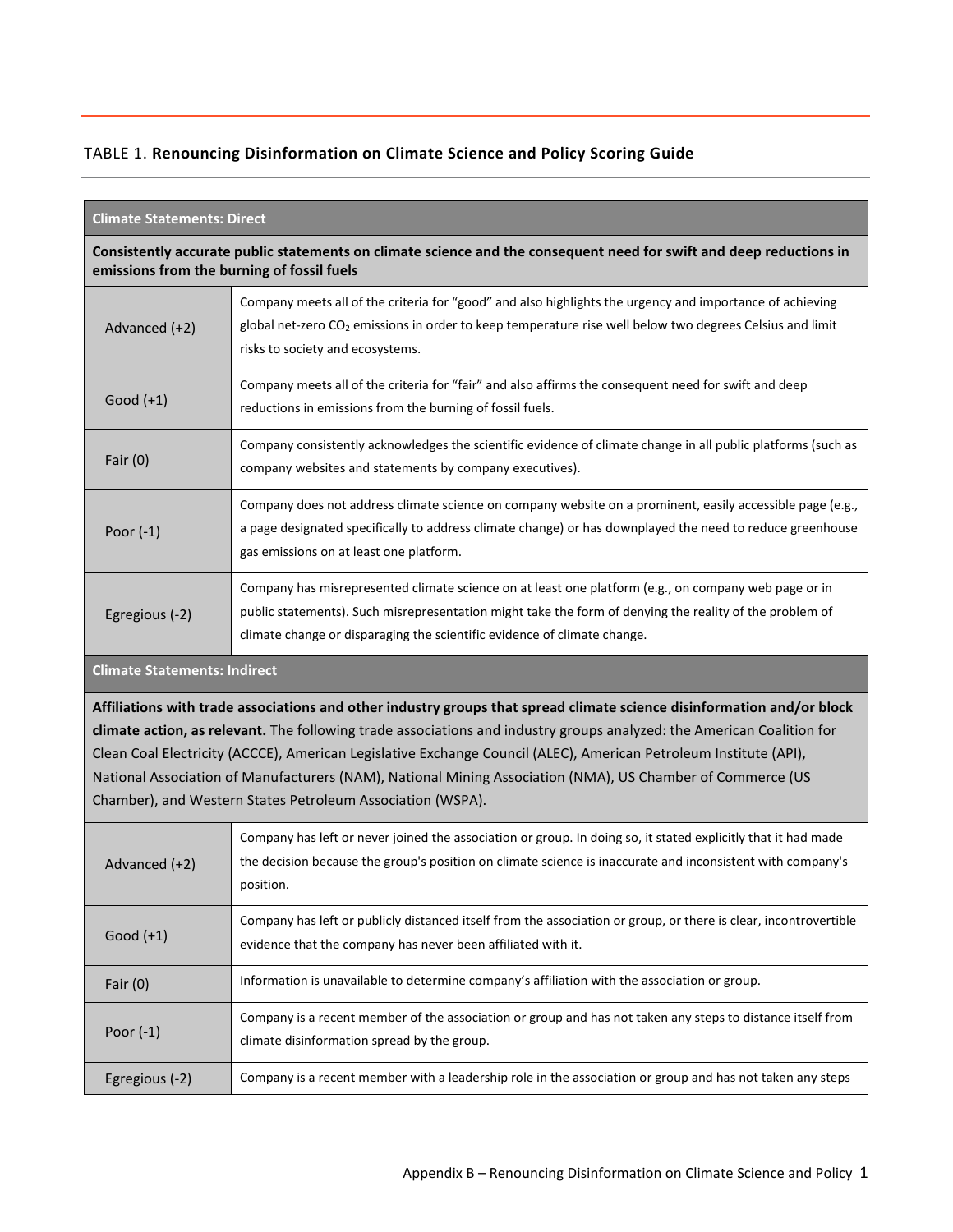|                                                     | to distance itself from climate disinformation spread by the group.                                                                                                                                                                                                                                                                                                                                               |  |  |
|-----------------------------------------------------|-------------------------------------------------------------------------------------------------------------------------------------------------------------------------------------------------------------------------------------------------------------------------------------------------------------------------------------------------------------------------------------------------------------------|--|--|
| <b>Policy, Governance, and Oversight</b>            |                                                                                                                                                                                                                                                                                                                                                                                                                   |  |  |
|                                                     | Policy, governance systems, and oversight mechanisms to prevent climate disinformation                                                                                                                                                                                                                                                                                                                            |  |  |
| Good $(+1)$                                         | Company has made a public commitment to reject climate science disinformation and established a<br>company-wide policy to avoid direct or indirect involvement in disinformation (i.e., through trade<br>associations and other industry-affiliated groups), with clearly delineated responsibilities for board and<br>senior management to ensure accountability.                                                |  |  |
| Fair $(0)$                                          | Company has made a public commitment to reject climate science disinformation, but it does not have clear<br>accountability or systems for implementing a company-wide policy.                                                                                                                                                                                                                                    |  |  |
| Poor $(-1)$                                         | Company has no policy or commitment on record to avoid direct or indirect involvement in spreading<br>climate science disinformation.                                                                                                                                                                                                                                                                             |  |  |
| Support for climate-related shareholder resolutions |                                                                                                                                                                                                                                                                                                                                                                                                                   |  |  |
| Advanced (+2)                                       | Company has not opposed any climate-related shareholder resolutions, has recommended support for one<br>or more climate-related shareholder resolutions put forward by established networks of socially responsible<br>investors (e.g., Aiming for A, As You Sow, Ceres, the Interfaith Center on Corporate Responsibility), and is<br>taking action to resolve issues brought forth in these resolutions.        |  |  |
| Good $(+1)$                                         | Company has no opposed any climate-related shareholder resolutions and recommended support for one or<br>more climate-related shareholder resolutions put forward by established networks of socially responsible<br>investors (e.g., Aiming for A, As You Sow, Ceres, the Interfaith Center on Corporate Responsibility). However,<br>it has not yet taken action to resolve issues raised in these resolutions. |  |  |
| Fair $(0)$                                          | Company has not faced any climate-related shareholder resolutions put forward by established networks of<br>socially responsible investors (e.g., Aiming for A, As You Sow, Ceres, the Interfaith Center on Corporate<br>Responsibility), or it has supported one or more resolutions and recommended against one or more<br>resolutions.                                                                         |  |  |
| Poor $(-1)$                                         | Company has recommended against one or more climate-related shareholder resolutions put forward by<br>established networks of socially responsible investors (e.g., Aiming for A, As You Sow, Ceres, the Interfaith<br>Center on Corporate Responsibility).                                                                                                                                                       |  |  |
| Egregious (-2)                                      | Company has attempted to block one or more climate-related shareholder resolutions put forward by<br>established networks of socially responsible investors (e.g., Aiming for A, As You Sow, Ceres, the Interfaith<br>Center on Corporate Responsibility).                                                                                                                                                        |  |  |

DATA0 SOURCES: COMPANY WEBSITES FROM JULY 1, 2016, THROUGH JULY 31, 2018. COMPANY REPORTS, PROXY STATEMENTS, US SECURITIES AND EXCHANGE COMMISSION FILINGS, AND SUBMISSIONS IN CLIMATE LIABILITY LITIGATION; PUBLIC STATEMENTS BY COMPANY REPRESENTATIVES; TRADE ASSOCIATION AND INDUSTRY GROUP WEBSITES; AND THIRD-PARTY SHAREHOLDER AND WATCHDOG GROUP WEBSITES FROM JULY 1, 2016, THROUGH JUNE 30, 2018; TRADE ASSOCIATION FEDERAL FILINGS FROM 2016.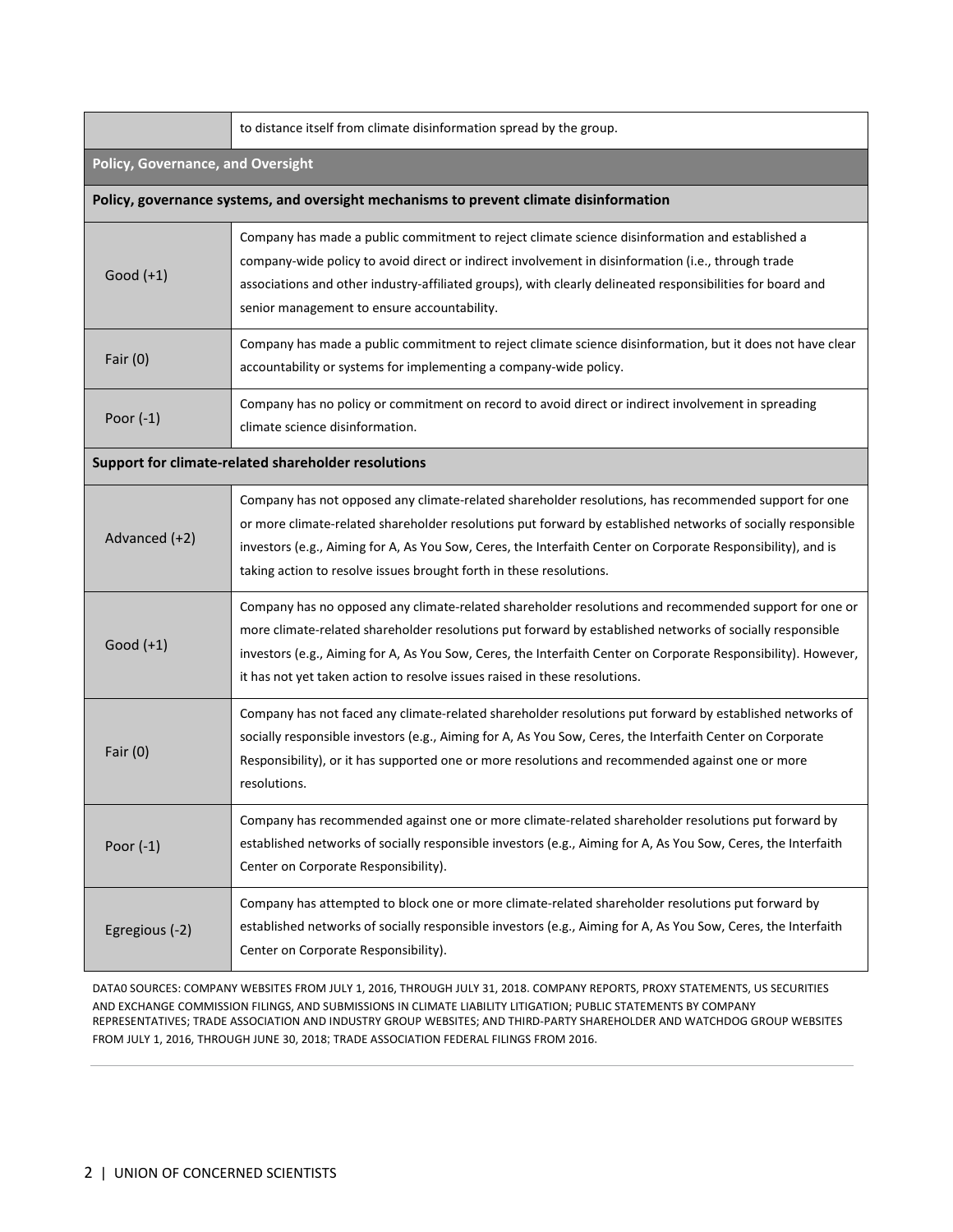# TABLE 2. **Trade Associations and Industry Groups: Historical and Current Disinformation**

| <b>Trade Association</b>                                         | <b>Historical Actions to Spread Disinformation</b><br>and Block Climate Policy                                                                                                                                                                                                                                                                                                                                                                                                                                                                                                                                                                                                                                                                                                                                                                                                                                                                                                                                                                                                                                                                                                                                                                                                                                                                                                                                                                                                                                                                                                                                             | <b>Recent Actions to Spread Disinformation and</b><br><b>Block Climate Policy</b>                                                                                                                                                                                                                                                                                                                                                                                                                                                                          |
|------------------------------------------------------------------|----------------------------------------------------------------------------------------------------------------------------------------------------------------------------------------------------------------------------------------------------------------------------------------------------------------------------------------------------------------------------------------------------------------------------------------------------------------------------------------------------------------------------------------------------------------------------------------------------------------------------------------------------------------------------------------------------------------------------------------------------------------------------------------------------------------------------------------------------------------------------------------------------------------------------------------------------------------------------------------------------------------------------------------------------------------------------------------------------------------------------------------------------------------------------------------------------------------------------------------------------------------------------------------------------------------------------------------------------------------------------------------------------------------------------------------------------------------------------------------------------------------------------------------------------------------------------------------------------------------------------|------------------------------------------------------------------------------------------------------------------------------------------------------------------------------------------------------------------------------------------------------------------------------------------------------------------------------------------------------------------------------------------------------------------------------------------------------------------------------------------------------------------------------------------------------------|
| <b>American Coalition</b><br>for Clean Coal Energy<br>(ACCCE)    | In 2009, the ACCCE subcontracted a group to<br>٠<br>send fraudulent letters-purportedly on<br>behalf of organizations including the NAACP<br>and the American Association of University<br>Women-opposing the American Clean Energy<br>and Security Act of 2009 (i.e., the Waxman-<br>Markey climate bill) (Perriello 2009).<br>In the early 2010s, the coalition argued that<br>$\bullet$<br>the many benefits of carbon emissions<br>outweigh the costs by as much as 500 to<br>1 (Bezdek 2014).                                                                                                                                                                                                                                                                                                                                                                                                                                                                                                                                                                                                                                                                                                                                                                                                                                                                                                                                                                                                                                                                                                                         | The ACCCE spent \$1.7 million lobbying the<br>$\bullet$<br>federal government on behalf of coal and<br>utilities in 2017 (CRP 2017a).<br>The coalition opposed the EPA's efforts to<br>$\bullet$<br>limit carbon pollution (ACCCE 2017).<br>The coalition argued that the emissions<br>$\bullet$<br>reductions resulting from the proposed Clean<br>Power Plan would have no meaningful<br>environmental benefit (ACCCE n.d.).                                                                                                                             |
| <b>American Legislative</b><br><b>Exchange Council</b><br>(ALEC) | In 2016, ALEC's official climate change<br>$\bullet$<br>statement characterized it as a "historical<br>phenomenon" (ALEC 2015).<br>The association has worked to block climate<br>$\bullet$<br>action at the federal and state levels since the<br>1990s and was included in the API road map<br>memo (discussed below) (Mulvey et al. 2015).<br>Between 2013 and 2015, ALEC sponsored 65<br>$\bullet$<br>bills designed to roll back or repeal state<br>standards requiring utilities to increase their<br>use of renewable energy (Center for the New<br>Energy Economy 2015).<br>ALEC's Environmental Literacy Improvement<br>$\bullet$<br>Act has provided a template for attempts to<br>legislate content contrary to accepted climate<br>science into school curricula (Horn 2013; Horn<br>$2012$ ).<br>ALEC gave climate deniers a speaking platform<br>$\bullet$<br>at its annual meeting (Mulvey et al. 2015).<br>Through the Energy, Environment and<br>$\bullet$<br>Agriculture Task Force, ALEC brought together<br>state lawmakers and companies to draft<br>sample legislation aimed at dismantling state<br>policies that have proven effective in reducing<br>carbon pollution and accelerating the<br>transition to clean energy, and at obstructing<br>state compliance with EPA limits on carbon<br>emissions (Mulvey et al. 2015).<br>The group engaged with state legislators in<br>$\bullet$<br>secretive meetings sponsored by fossil fuel<br>and utility interests and has regularly given<br>climate deniers a speaking platform at its<br>annual meeting, as recently as 2015 (Deyette<br>2015). | ALEC engaged with state legislators in<br>$\bullet$<br>secretive meetings sponsored by fossil fuel<br>and utility interests and continues to question<br>the scientific consensus on climate change<br>(ALEC 2017).<br>The group's proposed December 2017<br>$\bullet$<br>resolution calling on the Trump administration<br>to reverse an EPA finding that global warming<br>emissions endanger public health was co-<br>authored by a research fellow at the Heartland<br>Institute, a think tank known for climate denial<br>(Grande 2017; Natter 2017). |
| <b>American Petroleum</b><br><b>Institute (API)</b>              | An internal strategy memo by an API task force<br>$\bullet$<br>in 1998 ("Global Climate Science<br>Communications Plan") was a road map of the<br>fossil fuel industry's plan to deliberately cast                                                                                                                                                                                                                                                                                                                                                                                                                                                                                                                                                                                                                                                                                                                                                                                                                                                                                                                                                                                                                                                                                                                                                                                                                                                                                                                                                                                                                         | The API spent \$8.5 million on federal lobbying<br>$\bullet$<br>on behalf of oil and gas companies in 2017<br>(CRP 2017b).<br>API's 2017 "Climate Change &<br>$\bullet$                                                                                                                                                                                                                                                                                                                                                                                    |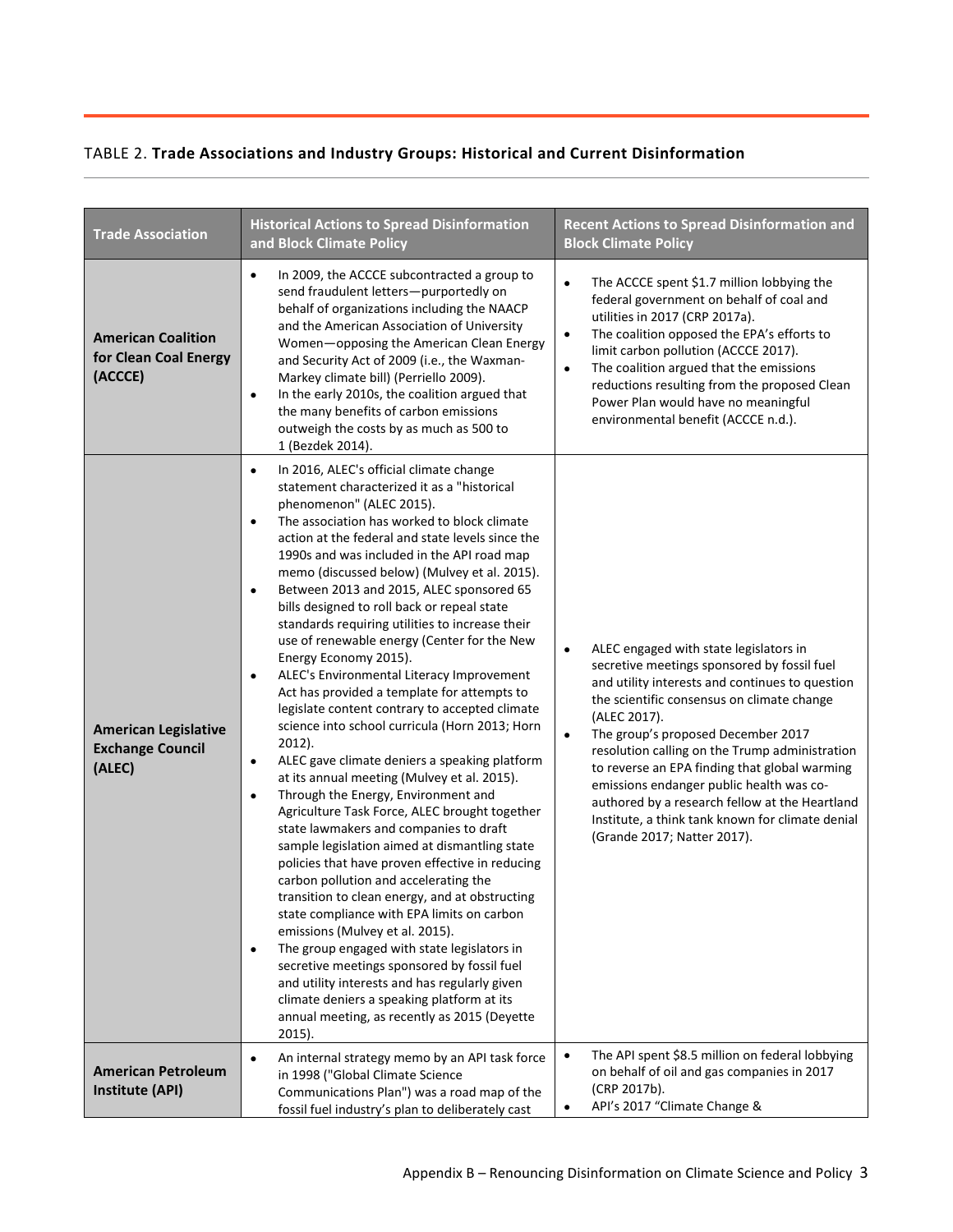|                                                          | doubt on the public's understanding of climate<br>science by using scientists as spokespersons<br>for the industry's views, targeting teachers and<br>schools, and securing funding from the fossil<br>fuel industry and right-wing think tanks<br>(Mulvey et al. 2015).<br>API's online briefing on climate and energy in<br>$\bullet$<br>2016 emphasized uncertainties in climate<br>science (API n.d.).<br>The group distributed curriculum material<br>$\bullet$<br>through the National Science Teachers<br>Association to kindergarten through high<br>school students (Walker 1998).<br>The API funded well known contrarian<br>$\bullet$<br>scientists such as Wei-Hock Soon, whose work<br>sought to discredit the scientific evidence of<br>human-caused climate change (Walker 1998).<br>The group attempted to undermine the<br>$\bullet$<br>American Clean Energy and Security Act of<br>2009 (often known as the Waxman-Markey<br>climate bill) by mobilizing front groups to hold<br>staged "energy citizens" rallies designed to<br>suggest that there was significant public<br>opposition to regulating carbon emissions<br>where little actually existed (Gerard 2009;<br>Talley 2009). | Energy" primer blatantly omits the need to<br>reduce global warming emissions, the risks of<br>burning fossil fuels, and the science of climate<br>change (API n.d.).                                                                                                                                                                                                                                                                                                                                                       |
|----------------------------------------------------------|------------------------------------------------------------------------------------------------------------------------------------------------------------------------------------------------------------------------------------------------------------------------------------------------------------------------------------------------------------------------------------------------------------------------------------------------------------------------------------------------------------------------------------------------------------------------------------------------------------------------------------------------------------------------------------------------------------------------------------------------------------------------------------------------------------------------------------------------------------------------------------------------------------------------------------------------------------------------------------------------------------------------------------------------------------------------------------------------------------------------------------------------------------------------------------------------------------|-----------------------------------------------------------------------------------------------------------------------------------------------------------------------------------------------------------------------------------------------------------------------------------------------------------------------------------------------------------------------------------------------------------------------------------------------------------------------------------------------------------------------------|
| <b>National Association</b><br>of Manufacturers<br>(NAM) | NAM questioned the validity of climate science<br>$\bullet$<br>and the burning of fossil fuels as the primary<br>source of heat-trapping emissions (Mulvey et<br>al. 2016).<br>NAM's comment on the EPA Clean Power Plan<br>$\bullet$<br>criticized "the failure to disclose and quantify<br>key uncertainties involved in the modeling"<br>and "the failure to incorporate potential<br>benefits associated with increased<br>temperatures," and it has joined the federal<br>lawsuit opposing the plan (State of West<br>Virginia et al. v. EPA et al. 2016; NAM 2014).<br>A recent search for "climate change" (four<br>$\bullet$<br>results) or "global warming" (no results) on<br>NAM's website yielded documents from 2009<br>and 2010, none of which address the link<br>between burning fossil fuels and climate<br>change, the impact of climate change, the risks<br>to communities and ecosystems across the<br>globe, or the global efforts to reduce<br>emissions to avoid the most catastrophic<br>consequences of climate change.                                                                                                                                                          | NAM spent \$8.1 million on federal lobbying on<br>behalf of manufacturing companies in 2017<br>(CRP 2017c).<br>The association continues its history of silence<br>$\bullet$<br>on the issue of climate change.<br>NAM launched the Manufacturers'<br>$\bullet$<br>Accountability Project in 2017 to discredit<br>lawsuits filed by cities and counties for climate<br>change damages.<br>The association began backing the Main Street<br>Investors Coalition, which aims to undermine<br>shareholder rights (Minow 2018). |
| <b>National Mining</b><br><b>Association (NMA)</b>       | The NMA funded an API campaign to distort<br>٠<br>the science of climate change (Goldman and<br>Rogerson 2013).<br>The association joined the federal lawsuit<br>$\bullet$<br>opposing the EPA Clean Power Plan (Mulvey et<br>al. 2016).                                                                                                                                                                                                                                                                                                                                                                                                                                                                                                                                                                                                                                                                                                                                                                                                                                                                                                                                                                   | The NMA spent \$1.9 million on federal<br>$\bullet$<br>lobbying for coal interests in 2017 (CRP<br>2017d).<br>The NMA praised the Trump administration's<br>$\bullet$<br>efforts to repeal the Clean Power Plan, falsely<br>claiming the plan would be costly and have<br>"unmeasurable" climate change<br>benefits (NMA 2017).                                                                                                                                                                                             |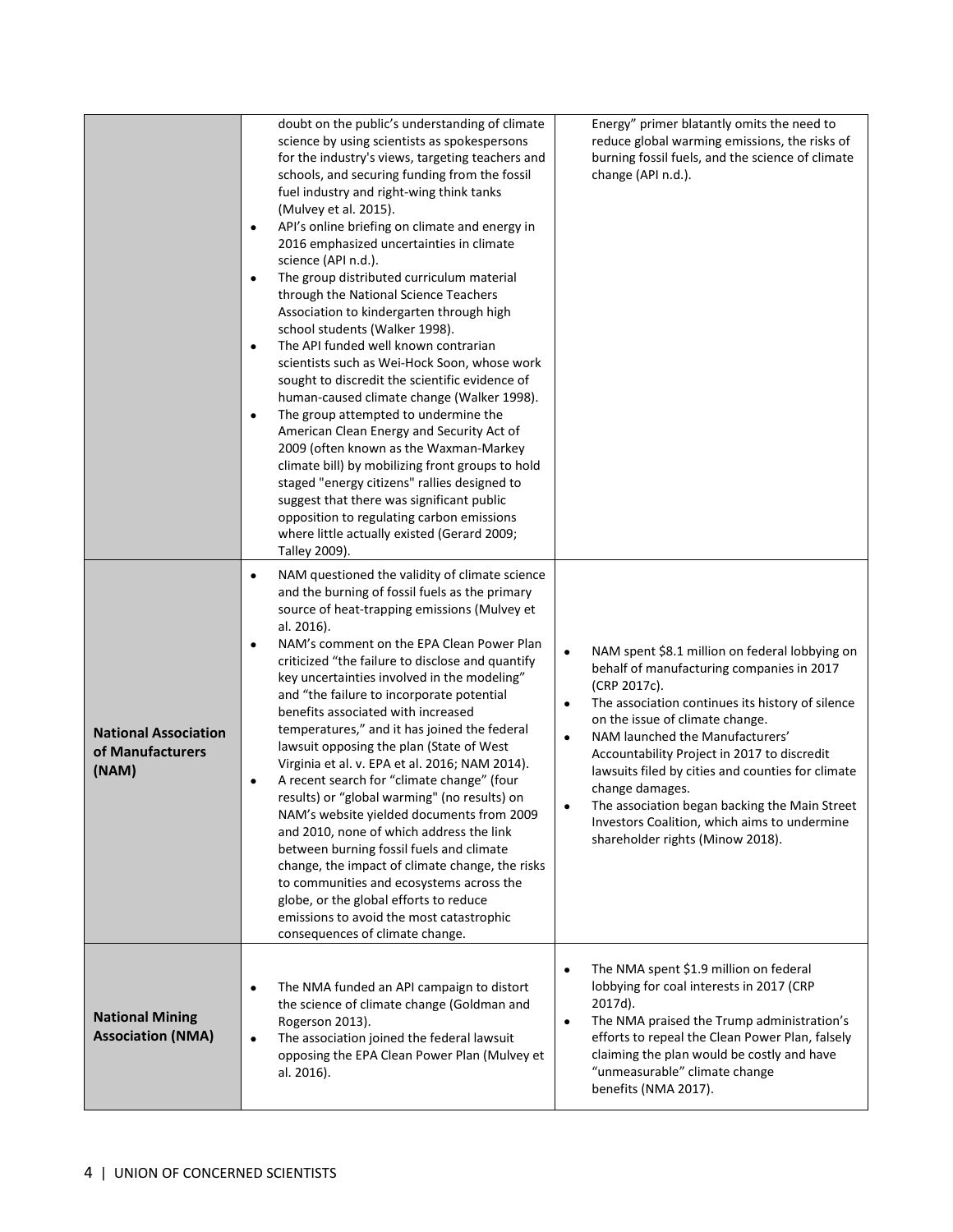| <b>US Chamber of</b><br><b>Commerce (US</b><br>Chamber)         | The US Chamber refused, as recently as 2014,<br>$\bullet$<br>to acknowledge that global warming is caused<br>by humans (Goldman and Carlson 2014).<br>The US Chamber opposed the EPA's efforts to<br>$\bullet$<br>regulate heat-trapping emissions under the<br>Clean Air Act and challenged the science-based<br>finding that global warming pollution<br>endangers public health (Mulvey et al. 2016).                                                                                                                                                                                                                                                                                                                                                                                                                                                                                                  | The US Chamber funded a report attacking the<br>$\bullet$<br>Paris climate agreement, exaggerating the<br>costs of achieving the agreement's goals<br>(Steinberger and Levin 2017).<br>The US chamber reportedly spent \$82.2<br>$\bullet$<br>million on federal lobbying in 2017 (CRP<br>2017e).                                                                                                                                                                                                                                                                                                   |
|-----------------------------------------------------------------|-----------------------------------------------------------------------------------------------------------------------------------------------------------------------------------------------------------------------------------------------------------------------------------------------------------------------------------------------------------------------------------------------------------------------------------------------------------------------------------------------------------------------------------------------------------------------------------------------------------------------------------------------------------------------------------------------------------------------------------------------------------------------------------------------------------------------------------------------------------------------------------------------------------|-----------------------------------------------------------------------------------------------------------------------------------------------------------------------------------------------------------------------------------------------------------------------------------------------------------------------------------------------------------------------------------------------------------------------------------------------------------------------------------------------------------------------------------------------------------------------------------------------------|
| <b>Western States</b><br>Petroleum<br><b>Association (WSPA)</b> | In 2015, WSPA spread false statements about<br>$\bullet$<br>California's proposed limits on carbon<br>emissions from cars and trucks (Siders 2015a;<br>Siders 2015b).<br>WSPA employed deceptive ads on more than<br>٠<br>one occasion to block provisions of a major<br>clean energy bill enacted by California<br>lawmakers (Siders 2015a; Siders 2015b).<br>WSPA served as a key organizer of opposition<br>$\bullet$<br>to California's groundbreaking climate policies,<br>including the state's low-carbon fuel standard<br>and its AB 32 plan, which requires a sharp<br>reduction in carbon emissions by 2020 (Siders<br>2015a; Siders 2015b).<br>In 2014, WSPA president Catherine Reheis-<br>٠<br>Boyd delivered a presentation that showcased<br>16 fake grassroots groups and campaigns<br>orchestrated and funded by WSPA and its<br>allies in response to the AB 32 plan (Wieners<br>2014). | In 2017, the association reportedly spent \$6.2<br>$\bullet$<br>million lobbying on behalf of the oil industry in<br>California alone (Bacher 2018).<br>WSPA serves as a key organizer of opposition<br>$\bullet$<br>to California's groundbreaking climate policies,<br>including the state's low-carbon fuel standard<br>and its AB 32 plan requiring a sharp reduction<br>in carbon emissions by 2020 (California ARB<br>$2018$ ).<br>WSPA heads the No on I-1631 campaign<br>٠<br>against Washington's 2018 carbon pricing<br>proposal, with funding from BP, Chevron, and<br>Shell (PDC 2018). |

# TABLE 3. **Renouncing Disinformation on Climate Science and Policy Scoring Bands**

| <b>Area Aggregate Score</b> | <b>Definition</b>                                                          | <b>Point Range</b> |
|-----------------------------|----------------------------------------------------------------------------|--------------------|
| <b>Advanced</b>             | Company is demonstrating best practices<br>in the area                     | $+10 - +15$        |
| Good                        | Company is meeting emerging societal<br>expectations in this area          | $+4 - +9$          |
| Fair                        | Company's performance in this area is<br>neither positive nor negative     | $(-3) - +3$        |
| Poor                        | Company is falling short of emerging<br>societal expectations in this area | $(-9) - (-4)$      |
| <b>Egregious</b>            | Company is acting very irresponsibly in<br>this area                       | $(-15) - (-10)$    |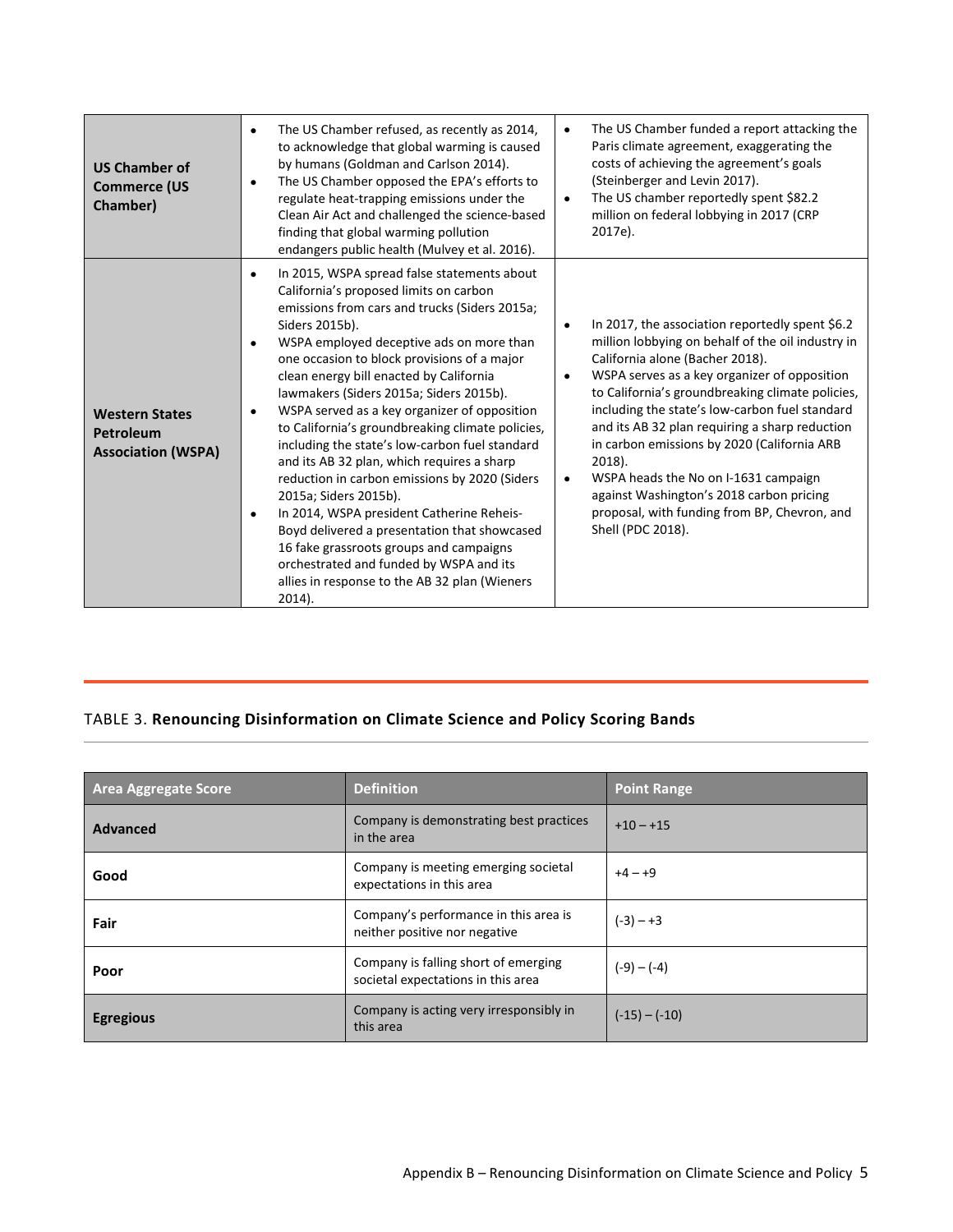# TABLE 4. **Renouncing Disinformation on Climate Science and Policy 2016 v 2018 Scores**

| Company                  | 2016 Area Score | 2018 Area Score |
|--------------------------|-----------------|-----------------|
| <b>Arch Coal</b>         | Poor            | Poor            |
| <b>BP</b>                | Poor            | Poor            |
| <b>Chevron</b>           | Egregious       | Egregious       |
| <b>ConocoPhillips</b>    | Poor            | Egregious       |
| <b>CONSOL Energy</b>     | Poor            | Poor            |
| <b>ExxonMobil</b>        | Egregious       | Egregious       |
| <b>Peabody Energy</b>    | Poor            | Poor            |
| <b>Royal Dutch Shell</b> | Fair            | Poor            |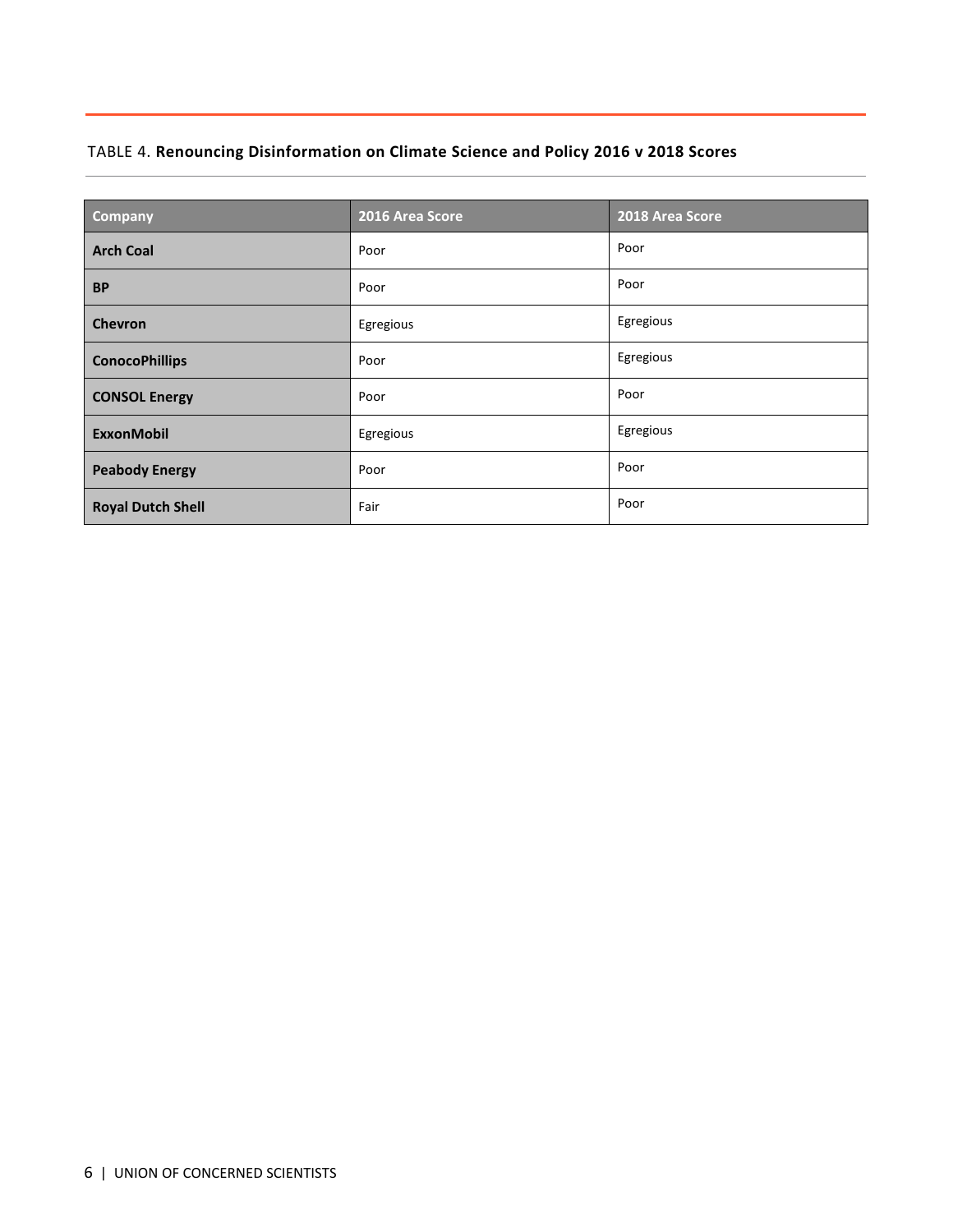# **Arch Coal**

# **ACCURACY AND CONSISTENCY OF PUBLIC STATEMENTS ON CLIMATE SCIENCE AND THE CONSEQUENT NEED FOR SWIFT AND DEEP REDUCTIONS IN EMISSIONS FROM THE BURNING OF FOSSIL FUELS**

# **SCORE:**

Egregious (-2)

# **RATIONALE:**

Arch Coal's public statements on climate change misinform the public on and disparage the scientific evidence by downplaying the certainty of carbon dioxide from burning fossil fuels as the primary cause of global climate change.

# **SOURCE DATA**

- Carbon dioxide, which is considered to be a greenhouse gas, is a by-product of burning coal. Global climate issues, including with respect to greenhouse gases such as carbon dioxide and the relationship that greenhouse gases may have with perceived global warming, continue to attract significant public and scientific attention. (Arch Coal n.d.)
- Global warming, including the role and impact of man-made greenhouse gas emissions, is an issue of significant focus among domestic and international policymakers. On the policy side, Arch advocates an aggressive timeline for technology research and development that will reduce greenhouse gases from man-made sources, including the use of coal. On the operations side, Arch is continually evaluating how to reduce our own greenhouse gas emissions and increase the efficiency of our fuel use, while also assessing the most effective approaches for managing our business in a carbonconstrained economy. (Arch Coal n.d.)

# **AFFLIATIONS WITH TRADE ASSOCIATIONS AND OTHER INDUSTRY GROUPS THAT SPREAD CLIMATE SCIENCE DISINFORMATION AND/OR BLOCK CLIMATE ACTION**

# TABLE 5. **Arch Coal's Trade Association and Industry Group Affiliations**

| <b>Trade Association or Industry Group</b>                             | <b>Score</b>   | <b>Rationale</b>                                                                                                                                                                            |
|------------------------------------------------------------------------|----------------|---------------------------------------------------------------------------------------------------------------------------------------------------------------------------------------------|
| <b>American Coalition for Clean Coal</b><br><b>Electricity (ACCCE)</b> | Good $(+1)$    | The company left the ACCCE in 2016 but made no public<br>announcement regarding the reason for its departure (Sheppard<br>$2016$ ).                                                         |
| American Legislative Exchange<br>Council (ALEC)                        | Fair $(0)$     | Arch Coal was a member in 2016. However, we were unable to<br>confirm membership during the current study period.                                                                           |
| <b>National Association of</b><br><b>Manufacturers (NAM)</b>           | Egregious (-2) | Chairman and CEO John W. Eaves is on the NAM board of directors<br>as of 2018, and the company has not taken any steps to distance<br>itself from the group's climate deception (NAM n.d.). |
| <b>National Mining Association (NMA)</b>                               | Egregious (-2) | Chairman and CEO John W. Eaves is on the NMA board of directors<br>as of 2016, and the company has not taken any steps to distance<br>itself from the group's climate deception (NMA 2016). |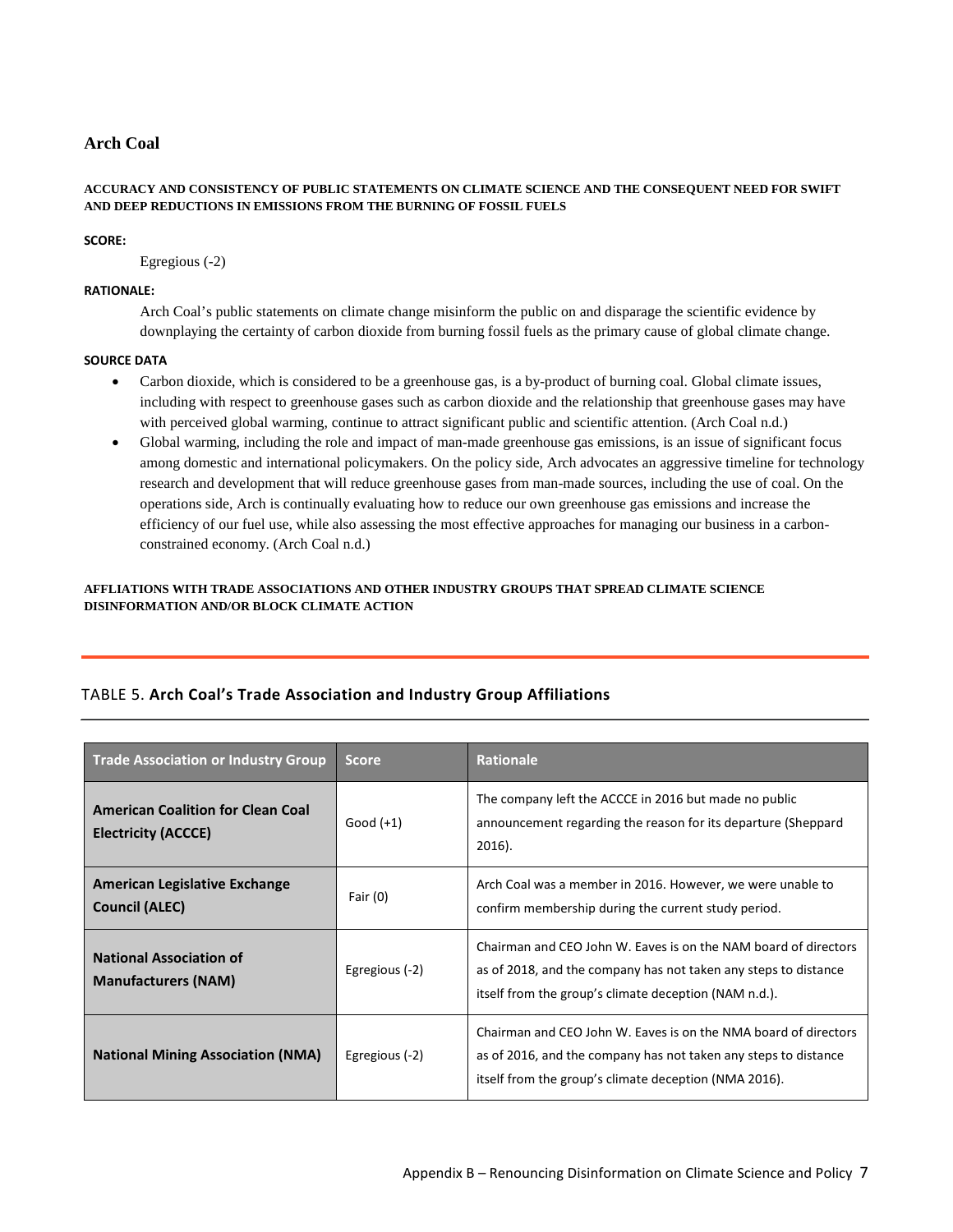Arch Coal cont.

| US Chamber of Commerce    | Fair (0) | No evidence of membership. |
|---------------------------|----------|----------------------------|
| <b>Affiliations Total</b> | -3       |                            |

#### **POLICY, GOVERNANCE SYSTEMS, AND OVERSIGHT MECHANISMS TO PREVENT DISINFORMATION**

**SCORE:** 

Poor (-1)

# **RATIONALE:**

Arch Coal has no policy or commitment on record to avoid direct or indirect involvement in spreading climate science disinformation.

#### **SOURCE DATA**

• Arch Coal has no policy or commitment on record to avoid direct or indirect involvement in spreading climate science disinformation.

# **SUPPORT FOR CLIMATE-RELATED SHAREHOLDER RESOLUTIONS**

#### **SCORE:**

Fair (0)

# **RATIONALE:**

Arch Coal did not face any climate-related shareholder proposals during the study period.

# **SOURCE DATA:**

- 2018: No Environmental, Social, and Governance shareholder proposals
- 2017: No Environmental, Social, and Governance shareholder proposals

**RENOUNCING DISINFORMATION ON CLIMATE SCIENCE AND POLICY TOTAL SCORE: POOR (-6)**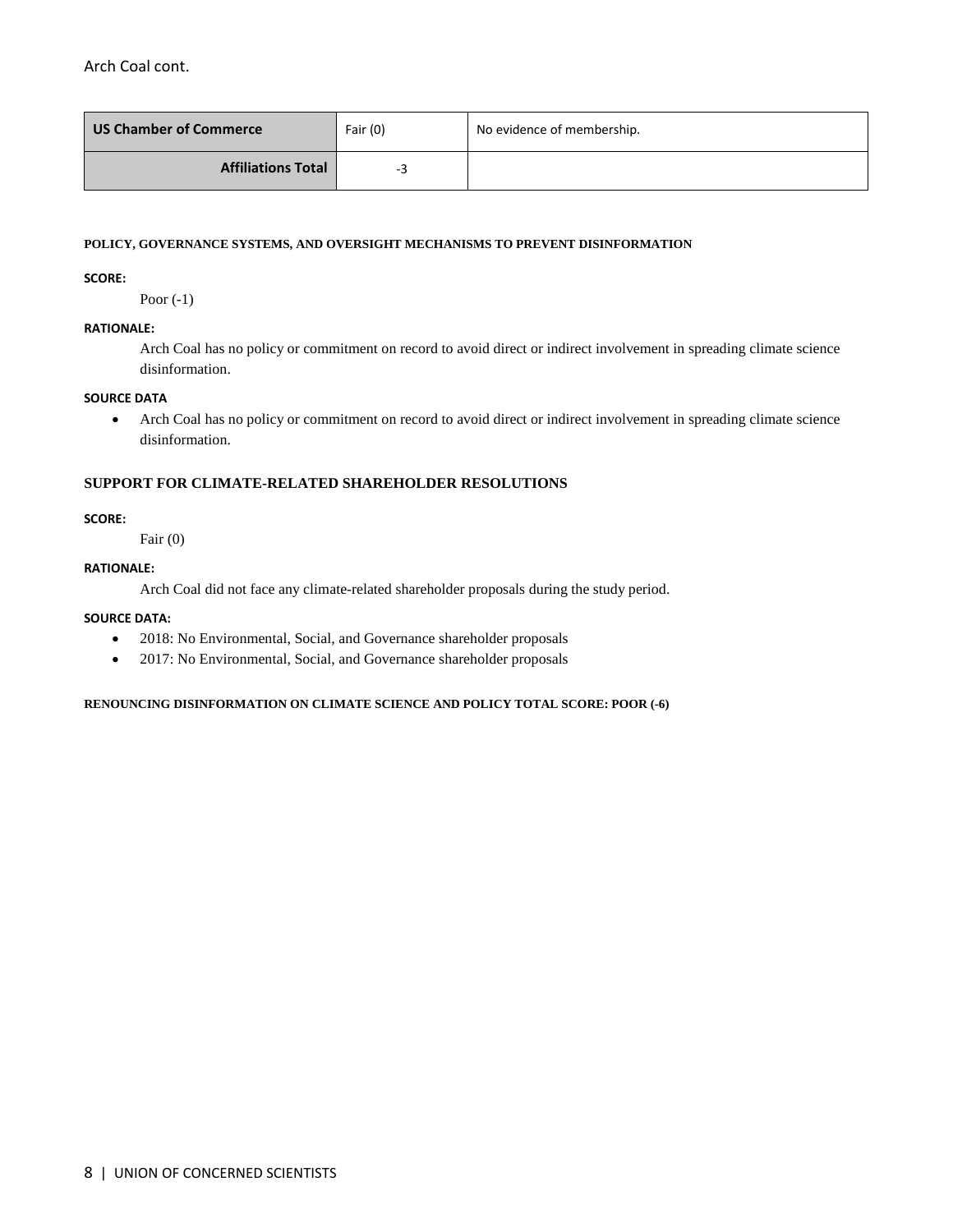# **ACCURACY AND CONSISTENCY OF PUBLIC STATEMENTS ON CLIMATE SCIENCE AND THE CONSEQUENT NEED FOR SWIFT AND DEEP REDUCTIONS IN EMISSIONS FROM THE BURNING OF FOSSIL FUELS**

#### **SCORE:**

Good (1)

# **RATIONALE:**

Following engagement with Barnard College over its divestment evaluation and with UCS over our 2018 scorecard findings, BP removed from its website a statement that misrepresented climate science. The phrase "possible impact on global climate via the 'greenhouse effect'" implied that BP questioned the scientific consensus that climate change is happening and whether emissions of heat-trapping gases from the burning of fossil fuels are the primary cause. The revised text, citing the Intergovernmental Panel on Climate Change, brings the company's communications back in line with the scientific consensus on climate change and reflects the consequent need for swift and deep reductions in emissions from the burning of fossil fuels.

#### **SOURCE DATA:**

- In recent years, the issue of global climate change has come to the fore as evidence has grown of rising atmospheric  $CO<sub>2</sub>$ concentrations and the possible impact on global climate via the 'greenhouse effect'. The combustion of fossil fuels is one of the main contributors of man-made  $CO<sub>2</sub>$  emissions (BP PLC 2018a).
- According to the IPCC, anthropogenic greenhouse gas emissions including CO2 are now higher than ever, and the effects of atmospheric concentrations of GHGs, together with those of other anthropogenic drivers, are extremely likely to have been the dominant cause of observed warming since the mid-20th century. The combustion of fossil fuels is one of the main contributors of anthropogenic CO2 emissions (BP PLC 2018b). Note: website language changed in July 2018.
- Around 5% of all manmade greenhouse gas (GHG) emissions come from global oil and gas industry operations. That includes everything from finding, extracting and processing of hydrocarbon resources, to transforming and delivering these resources to customers. During these processes, the most significant GHG emissions, including carbon dioxide and methane, come from the combustion of fossil fuels for energy and the flaring and venting of gas [\(BP PLC 2016\).](https://www.bp.com/content/dam/bp/en/corporate/pdf/sustainability-report/group-reports/bp-sustainability-report-2016.pdf)
- BP's position on climate change is long-standing and well-known: we believe that meeting the climate challenge will require efforts by all – governments, companies and consumers. BP is playing its part. We are calling for a price on carbon, increasing gas in our upstream portfolio, investing in renewables and low carbon innovation, and pursuing energy efficienc[y \(BHRRC](https://business-humanrights.org/sites/default/files/documents/BP%20response_UCS%20report_18%20September%202017.pdf) 2017).

# TABLE 6. **BP's Trade Association and Industry Group Affiliations**

| <b>Trade Association or Industry Group</b>      | <b>Score</b>   | <b>Rationale</b>                                                                                                                                                                                                |
|-------------------------------------------------|----------------|-----------------------------------------------------------------------------------------------------------------------------------------------------------------------------------------------------------------|
| American Legislative Exchange Council<br>(ALEC) | Good $(+1)$    | The company left ALEC in 2015 but did not specifically cite climate<br>change as its reason for leaving (Westervelt 2015).                                                                                      |
| <b>American Petroleum Institute (API)</b>       | Egregious (-2) | Chairman and President of BP America, John Minge, is on the API<br>board of directors as of 2018 (API 2016; University of Houston n.d.).<br>The company has not taken any steps to distance itself from climate |

# **BP**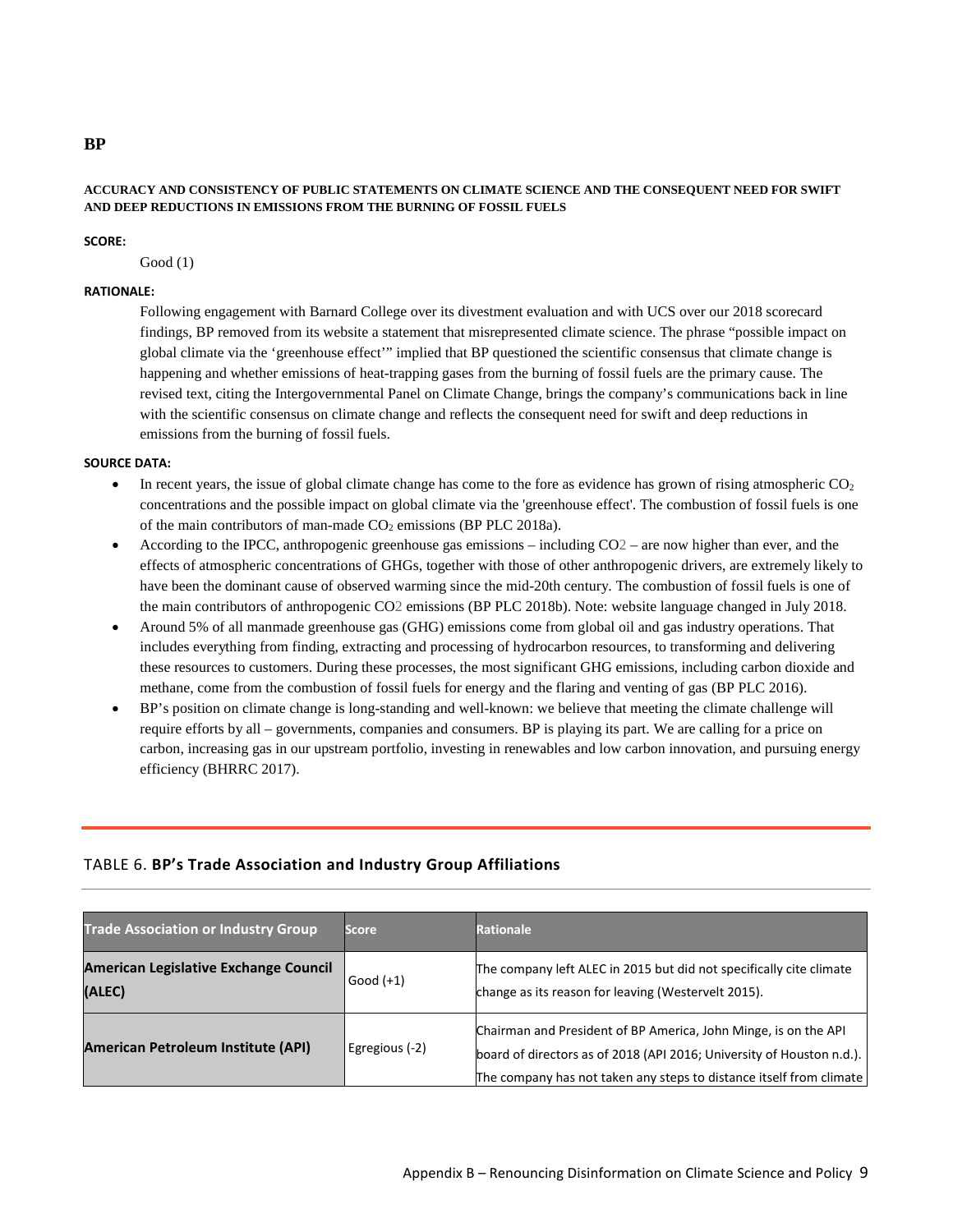|                                                       |                 | disinformation spread by the group.                                                                                                                                                                                                                                                                                                                  |
|-------------------------------------------------------|-----------------|------------------------------------------------------------------------------------------------------------------------------------------------------------------------------------------------------------------------------------------------------------------------------------------------------------------------------------------------------|
| <b>National Association of Manufacturers</b><br>(NAM) | Egregious (-2)  | John Mingé was also on the NAM board of directors as of 2017<br>(NAM n.d.). The company has not taken any steps to distance itself<br>from climate disinformation spread by the group.                                                                                                                                                               |
| <b>US Chamber of Commerce</b>                         | Egregrious (-2) | While there was no evidence of BP's membership in the US<br>Chamber during the 2016 scorecard study period, BP America's<br>chairman and president John Mingé is on the US Chamber board of<br>directors as of 2018 (US Chamber 2018). The company has not taken<br>any steps to distance itself from climate disinformation spread by<br>the group. |
| <b>Western States Petroleum Association</b><br>(WSPA) | Egregious (-2)  | BP refinery manager Bob Allendorfer was on the WSPA board of<br>directors as of 2016 (WSPA 2016). The company has not taken any<br>steps to distance itself from climate disinformation spread by the<br>group.                                                                                                                                      |
| <b>Affiliations Total</b>                             | $-7$            |                                                                                                                                                                                                                                                                                                                                                      |

#### **SCORE:**

Poor (-1)

# **RATIONALE:**

BP has no policy or commitment on record to avoid direct or indirect involvement in spreading climate science disinformation.

## **SOURCE DATA**

• BP has no policy or commitment on record to avoid direct or indirect involvement in spreading climate science disinformation.

#### **SUPPORT FOR CLIMATE-RELATED SHAREHOLDER RESOLUTIONS**

#### **SCORE:**

Fair (0)

# **RATIONALE:**

After supporting a climate-related shareholder proposal during the 2016 scorecard study period, BP did not face any climate-related shareholder proposals during the study period.

# **SOURCE DATA:**

- 2018: No Environmental, Social, and Governance shareholder proposals
- 2017: No Environmental, Social, and Governance shareholder proposals

#### **RENOUNCING DISINFORMATION ON CLIMATE SCIENCE AND POLICY TOTAL SCORE: POOR (-7)**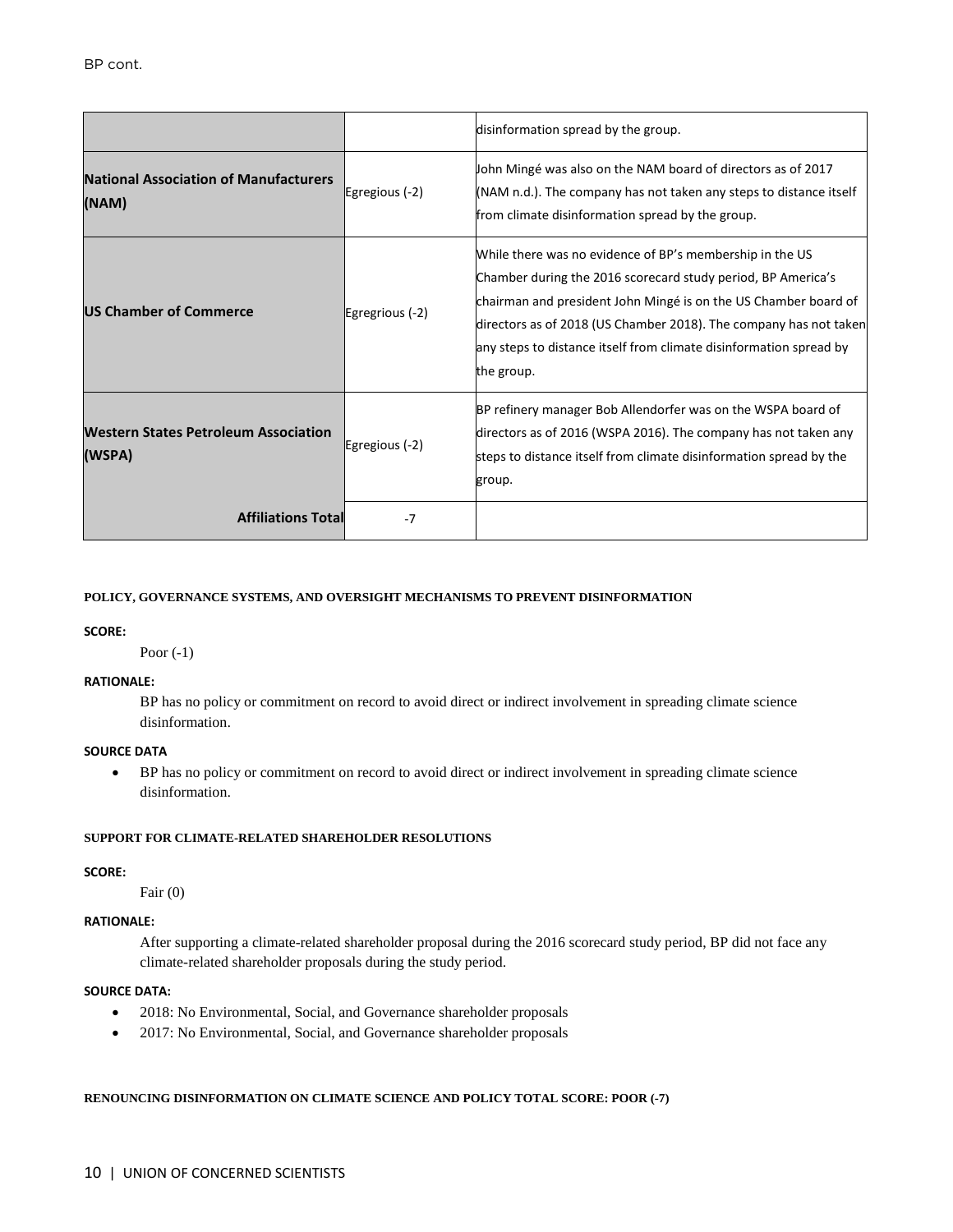# **Chevron**

# **ACCURACY AND CONSISTENCY OF PUBLIC STATEMENTS ON CLIMATE SCIENCE AND THE CONSEQUENT NEED FOR SWIFT AND DEEP REDUCTIONS IN EMISSIONS FROM THE BURNING OF FOSSIL FUELS**

# **SCORE:**

Egregious (-2)

#### **RATIONALE:**

Chevron downplayed the role of human activity and the need to reduce emissions of heat-trapping gases, stressed uncertainties regarding climate impacts, and continued to insist that only global climate action is constructive or effective. Chevron's 2018 climate risk report mischaracterized the Intergovernmental Panel on Climate Change finding that humans are "extremely likely" to be the dominant cause of global warming since the mid-20th century, admitting only that warming of the climate system is "due in part" to human activity.

#### **SOURCE DATA:**

- The IPCC Fifth Assessment Report concludes that there is warming of the climate system and that warming is due in part to human activity. Chevron does not conduct original climate research. We align our activity with the principles noted above and with the processes for governance, risk management and strategy outlined in this report (Chevron Corporation 2018a).
- "Chevron accepts the scientific consensus regarding climate change," Theodore J. Boutrous Jr., an attorney for the California-based oil giant, said last month at the Federal District Courthouse in San Francisco. Then he dodged blame, telling the court that it's not energy companies driving global warming, but "how people are leading their lives" (Mark 2018).
- Chevron shares the concerns of governments and the public about climate change and believes that encouraging practical, cost-effective actions to address climate change risks while promoting economic growth is the right thing to do (Chevron Corporation 2018b).
- Reducing greenhouse gas emissions is a global issue that requires global engagement and action. (GHGs) do not recognize sovereign borders. Climate change risks stem from the cumulative effect of GHG emissions from all nations. By 2040, about one-quarter of global energy-related GHG emissions are projected to come from OECD nations and three-quarters from non-OECD nations, the single largest being China, alone accounting for nearly one-quarter of projected global energy-related GHG emissions. With emissions rising fastest in the broader developing world, climate change risks cannot be addressed by actions taken in the developed world alone. Global engagement is required. Unilateral action by any country or jurisdiction could result in unintended consequences that could distort markets, reduce competitiveness of trade-exposed industries and undermine intended environmental objectives – without reducing climate change risks to that country or jurisdiction (Chevron Corporation 2018c).

# **AFFLIATIONS WITH TRADE ASSOCIATIONS AND OTHER INDUSTRY GROUPS THAT SPREAD CLIMATE SCIENCE DISINFORMATION AND/OR BLOCK CLIMATE ACTION**

# TABLE 7. **Chevron's Trade Association and Industry Group Affiliations**

| Trade Association or Industry Group Score |                | Rationale                                                                                                                    |
|-------------------------------------------|----------------|------------------------------------------------------------------------------------------------------------------------------|
| <b>American Legislative Exchange</b>      | Egregious (-2) | Chevron was a "Director Level" sponsor of the 2017 ALEC Annual<br>Meeting (SourceWatch 2018a) and has not taken any steps to |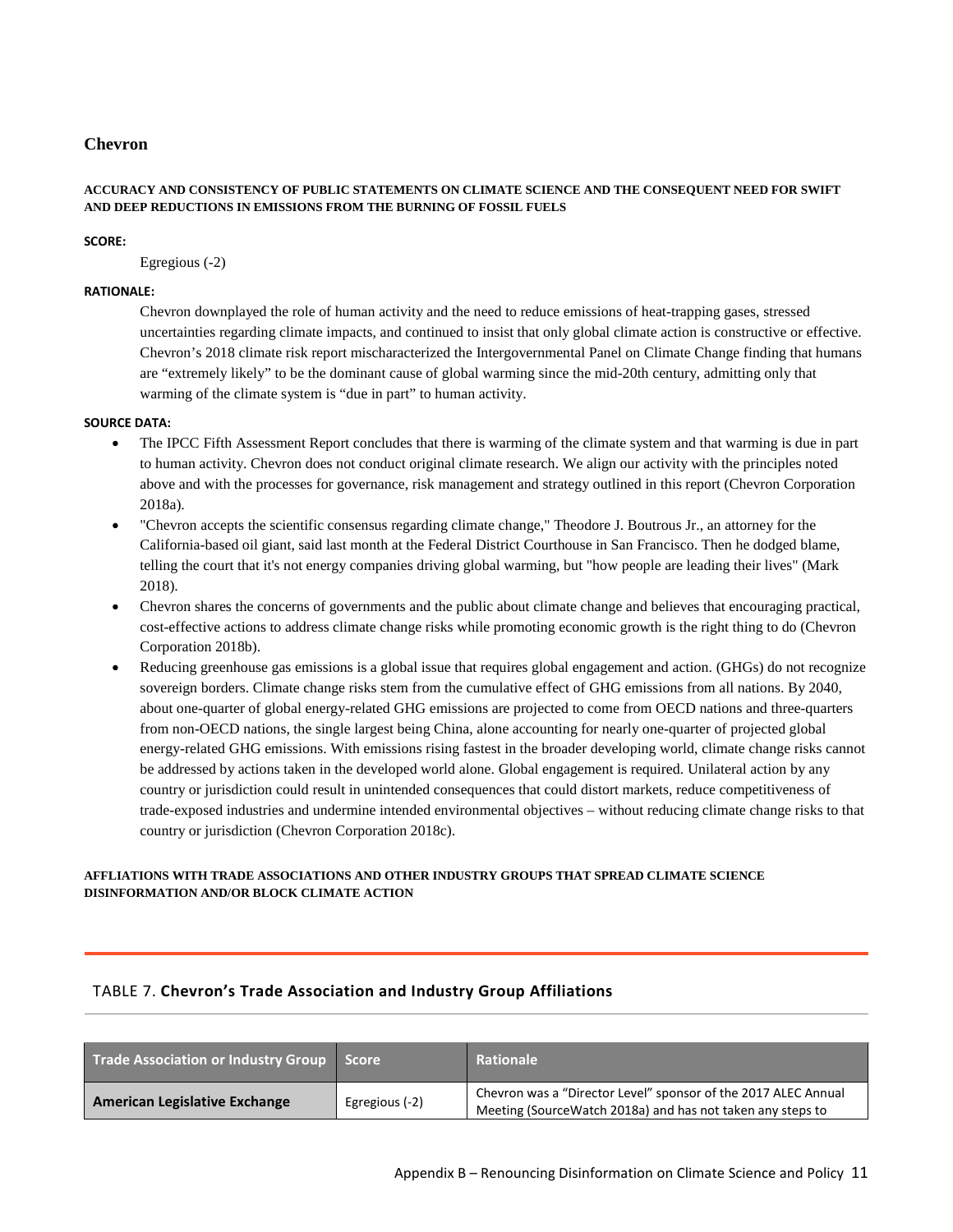| <b>Council (ALEC)</b>                                        |                | distance itself from climate disinformation spread by the group.                                                                                                                                                                                               |
|--------------------------------------------------------------|----------------|----------------------------------------------------------------------------------------------------------------------------------------------------------------------------------------------------------------------------------------------------------------|
| American Petroleum Institute (API)                           | Egregious (-2) | Chevron CEO Michael Wirth is on the board API as of 2018<br>(Chevron Corporation n.d.), and the company has not taken any<br>steps to distance itself from climate disinformation spread by the<br>group.                                                      |
| <b>National Association of</b><br><b>Manufacturers (NAM)</b> | Poor $(-1)$    | Chevron is a member of NAM as of 2018 (NAM n.d.), and the<br>company has not taken any steps to distance itself from climate<br>disinformation spread by the group.                                                                                            |
| <b>US Chamber of Commerce</b>                                | Poor $(-1)$    | Chevron is a member of US Chamber of Commerce as of 2018<br>(Chevron Corporation n.d.) and has not taken any steps to distance<br>itself from climate disinformation spread by the group.                                                                      |
| <b>Western States Petroleum</b><br><b>Association (WSPA)</b> | Egregious (-2) | Chevron global vice president of joint ventures and affiliates, Brant<br>Fish, was on the board of directors of WSPA as of 2016 (WSPA<br>2016), and the company has not taken any steps to distance itself<br>from climate disinformation spread by the group. |
| <b>Affiliations Total</b>                                    | -8             |                                                                                                                                                                                                                                                                |

#### **SCORE:**

Poor (-1)

#### **RATIONALE:**

Chevron has no policy or commitment on record to avoid direct or indirect involvement in spreading climate science disinformation.

#### **SOURCE DATA**

• Chevron has no policy or commitment on record to avoid direct or indirect involvement in spreading climate science disinformation.

# **SUPPORT FOR CLIMATE-RELATED SHAREHOLDER RESOLUTIONS**

#### **SCORE:**

Egregious (-2)

# **RATIONALE:**

Chevron attempted to block climate-related shareholder proposals in 2018, including one filed by As You Sow and Arjuna Capital calling for a company plan on possible transition to a low-carbon economy and another by As You Sow asking for a report on efforts to reduce methane emissions. The company's board recommended that shareholders vote against all climate-related shareholder resolutions in 2017 and 2018.

#### **SOURCE DATA:**

- Today, the Securities and Exchange Commission (SEC) released a crucial decision holding that Chevron Corp. must respond to shareholders' climate risk related shareholder proposals and cannot exclude them from the ballot at the company's annual meeting. The first proposal asks Chevron to report how it plans to transition its business model to remain successful in a rapidly decarbonizing energy economy. The low carbon business model resolution was filed by shareholder representatives *As You Sow* and Arjuna Capital along with co-filers American Baptist Home Mission Society and Zevin Asset Management*.* (As You Sow 2018; As You Sow n.d.)
- The SEC further upheld a shareholder proposal asking the company to report on its actions to reduce fugitive methane emissions. Methane is 86 times more climate intensive than carbon dioxide over a 20-year period, so reducing emissions from oil and gas operations is crucial to maintaining global warming below 2 degrees Celsius. *As You Sow* filed the methane proposal along with co-filers Dominican Sisters of Hope, Congregation of St. Joseph, Adrian Dominican Sisters, and Dignity Health. (As You Sow 2018)

#### **RENOUNCING DISINFORMATION ON CLIMATE SCIENCE AND POLICY TOTAL SCORE: EGREGIOUS (-13)**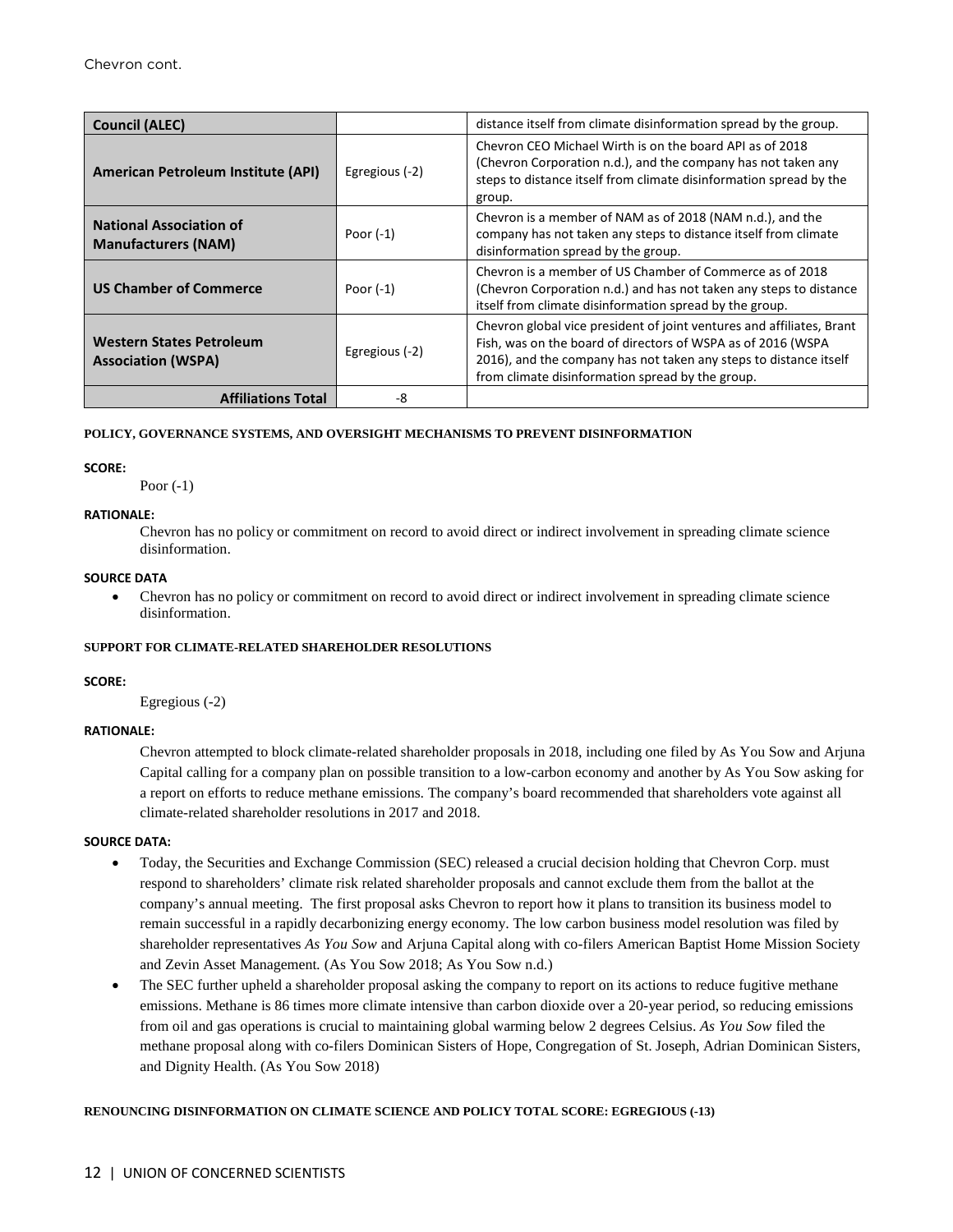# **ConocoPhillips**

#### **ACCURACY AND CONSISTENCY OF PUBLIC STATEMENTS ON CLIMATE SCIENCE AND THE CONSEQUENT NEED FOR SWIFT AND DEEP REDUCTIONS IN EMISSIONS FROM THE BURNING OF FOSSIL FUELS.**

#### **SCORE:**

Egregious (-2)

#### **RATIONALE:**

In a March 2018 court filing related to a climate liability lawsuit, ConocoPhillips stated that it defers to the scientific consensus on climate change as reflected in the Intergovernmental Panel on Climate Change (IPCC) scientific assessments. However, on its website, ConocoPhillips states that increased concentrations of greenhouse gas emissions in the atmosphere "can lead" (rather than "are leading") to adverse climate effects, emphasizes uncertainties, and talks about managing (rather than reducing) emissions.

#### **SOURCE DATA:**

- "We recognize that human activity, including the burning of fossil fuels, is contributing to increased concentrations of greenhouse gases (GHGs) in the atmosphere that can lead to adverse changes in global climate. While uncertainties remain, we continue to manage GHG emissions in our operations and to integrate climate change-related activities and goals into our business planning." (ConocoPhillips 2018a)
- In response to the Court's March 21, 2018 order, ConocoPhillips Company states that it does not conduct research on global warming and climate change science but defers to the scientific community's consensus views on the science as reflected in, inter alia, the Intergovernmental Panel on Climate Change (IPCC) science assessments. (The People of the State of California v. BP P.L.C.; et al. 2018)

# **AFFLIATIONS WITH TRADE ASSOCIATIONS AND OTHER INDUSTRY GROUPS THAT SPREAD CLIMATE SCIENCE DISINFORMATION AND/OR BLOCK CLIMATE ACTION**

# TABLE 8. **ConocoPhillips's Trade Association and Industry Group Affiliations**

| <b>Trade Association or Industry Group</b>                    | <b>Score</b>    | <b>Rationale</b>                                                                                                                                                                                                                                                 |
|---------------------------------------------------------------|-----------------|------------------------------------------------------------------------------------------------------------------------------------------------------------------------------------------------------------------------------------------------------------------|
| <b>American Legislative Exchange</b><br><b>Council (ALEC)</b> | Good $(+1)$     | ConocoPhillips confirmed in 2013 that it was no longer a member<br>of ALEC but did not specifically cite climate change as its reason for<br>leaving (Source Watch 2018b).                                                                                       |
| American Petroleum Institute (API)                            | Egregious (-2)  | ConocoPhillips chair and chief executive officer, Ryan Lance, serves<br>on the API executive committee as of 2018 (API 2016;<br>ConocoPhillips n.d.). The company has not taken any steps to<br>distance itself from climate disinformation spread by the group. |
| <b>National Association of</b><br><b>Manufacturers (NAM)</b>  | Egregious (-2)  | ConocoPhillips senior vice president of government affairs, Andrew<br>Lundquist, is on the NAM board of directors as 2018 (NAM n.d.).<br>The company has not taken any steps to distance itself from<br>climate disinformation spread by the group.              |
| <b>US Chamber of Commerce</b>                                 | Egregrious (-2) | Andrew Lundquist is also on the US Chamber board of directors as<br>of 2018 (US Chamber 2018). The company has not taken any steps<br>to distance itself from climate disinformation spread by the group.                                                        |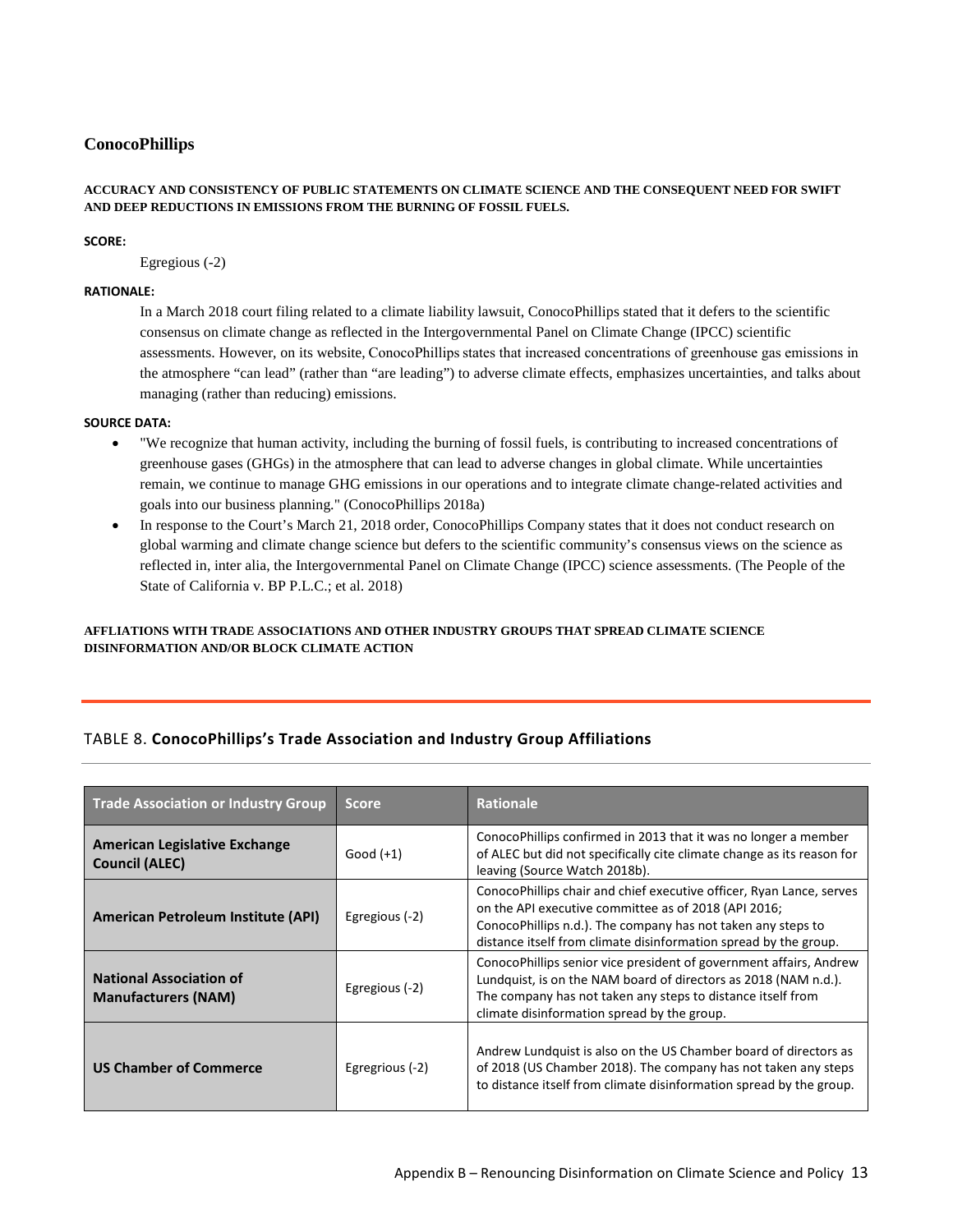| <b>Western States Petroleum</b><br><b>Association (WSPA)</b> | Poor $(-1)$ | ConocoPhillips is a member of WSPA as of 2018, and the company<br>has not taken any steps to distance itself from climate<br>disinformation spread by the group (WSPA n.d.). |
|--------------------------------------------------------------|-------------|------------------------------------------------------------------------------------------------------------------------------------------------------------------------------|
| <b>Affiliations Total</b>                                    | -6          |                                                                                                                                                                              |

#### **SCORE:**

Poor (-1)

# **RATIONALE:**

ConocoPhillips has no policy or commitment on record to avoid direct or indirect involvement in spreading climate science disinformation.

# **SOURCE DATA**

• ConocoPhillips has no policy or commitment on record to avoid direct or indirect involvement in spreading climate science disinformation.

# **SUPPORT FOR CLIMATE-RELATED SHAREHOLDER RESOLUTIONS**

# **SCORE:**

Poor (-1)

# **RATIONALE:**

In 2017, ConocoPhillips recommended that shareholders vote against a calling for a report on how senior executive incentives align with company efforts to promote resilience in low-carbon scenarios. While the resolution received relatively low support, the company disclosed that it had taken the action requested, removing fossil fuel reserves as an incentive metric for executive compensation.

# **SOURCE DATA:**

- Stockholder Proposal: Report on Executive Incentive Compensation Alignment with Low-Carbon Scenarios Board Recommendation AGAINST (ConocoPhillips 2017)
	- O "The Committee is confident that the Company's incentive programs are appropriate and well aligned with our long-term strategy. The Board does not believe that an annual report to stockholders on the extent to which our executive incentive compensation programs align with low-carbon scenarios as described in this proposal is either necessary or in the best interests of the Company. Therefore, the Board recommends that you vote AGAINST this proposal." (ConocoPhillips 2017)

# **RENOUNCING DISINFORMATION ON CLIMATE SCIENCE AND POLICY TOTAL SCORE: EGREGIOUS (-10)**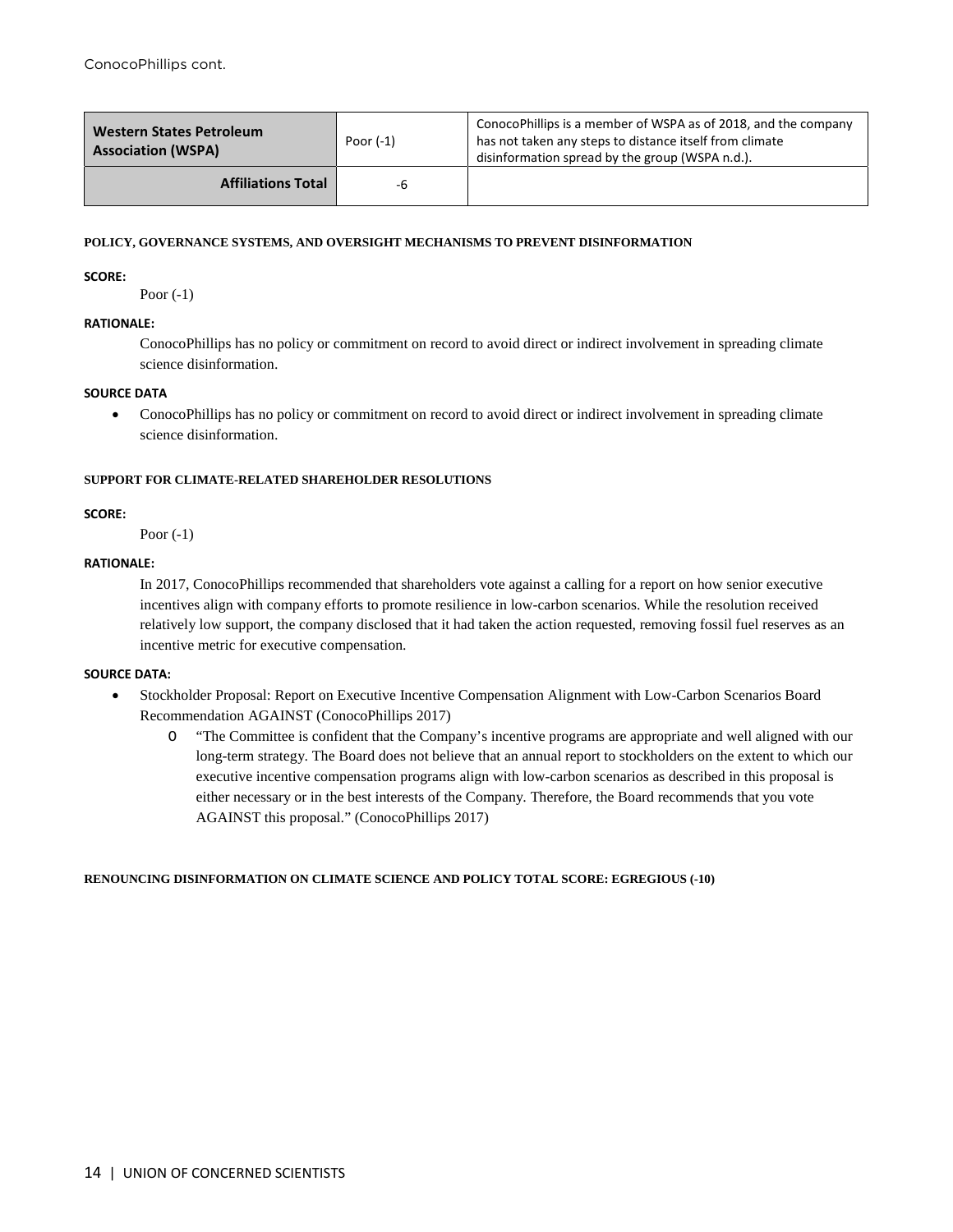# **CONSOL Energy**

## **ACCURACY AND CONSISTENCY OF PUBLIC STATEMENTS ON CLIMATE SCIENCE AND THE CONSEQUENT NEED FOR SWIFT AND DEEP REDUCTIONS IN EMISSIONS FROM THE BURNING OF FOSSIL FUELS**

#### **SCORE:**

Poor (-1)

# **RATIONALE:**

CONSOL Energy does not address climate science on its company website, and the company did not make any public statements on climate science during the study period.

#### **SOURCE DATA:**

• There is no source data for this metric.

# **AFFLIATIONS WITH TRADE ASSOCIATIONS AND OTHER INDUSTRY GROUPS THAT SPREAD CLIMATE SCIENCE DISINFORMATION AND/OR BLOCK CLIMATE ACTION**

# TABLE 9. **CONSOL Energy's Trade Association and Industry Group Affiliations**

| <b>Trade Association or Industry Group</b>                             | <b>Score</b>   | <b>Rationale</b>                                                                                                                                                                      |
|------------------------------------------------------------------------|----------------|---------------------------------------------------------------------------------------------------------------------------------------------------------------------------------------|
| <b>American Coalition for Clean Coal</b><br><b>Electricity (ACCCE)</b> | Good $(+1)$    | The company left ACCCE in 2016 but made no public<br>announcement regarding the reasons for its departure (Sheppard<br>$2016$ ).                                                      |
| American Legislative Exchange<br><b>Council (ALEC)</b>                 | Fair $(0)$     | No evidence of membership (SourceWatch 2018a).                                                                                                                                        |
| <b>National Association of</b><br><b>Manufacturers (NAM)</b>           | Fair $(0)$     | No evidence of membership.                                                                                                                                                            |
| <b>National Mining Association (NMA)</b>                               | Egregious (-2) | CONSOL Energy's CEO, Coal James A. Brock, was on the NMA<br>board of directors (NMA 2016). The company has not taken any<br>steps to distance itself from the group's disinformation. |
| <b>US Chamber of Commerce</b>                                          | Fair $(0)$     | CONSOL Energy was on the board of directors of the US Chamber<br>of Commerce in 2016. However, we were unable to confirm<br>membership during current study period                    |
| <b>Affiliations Total</b>                                              | $-1$           |                                                                                                                                                                                       |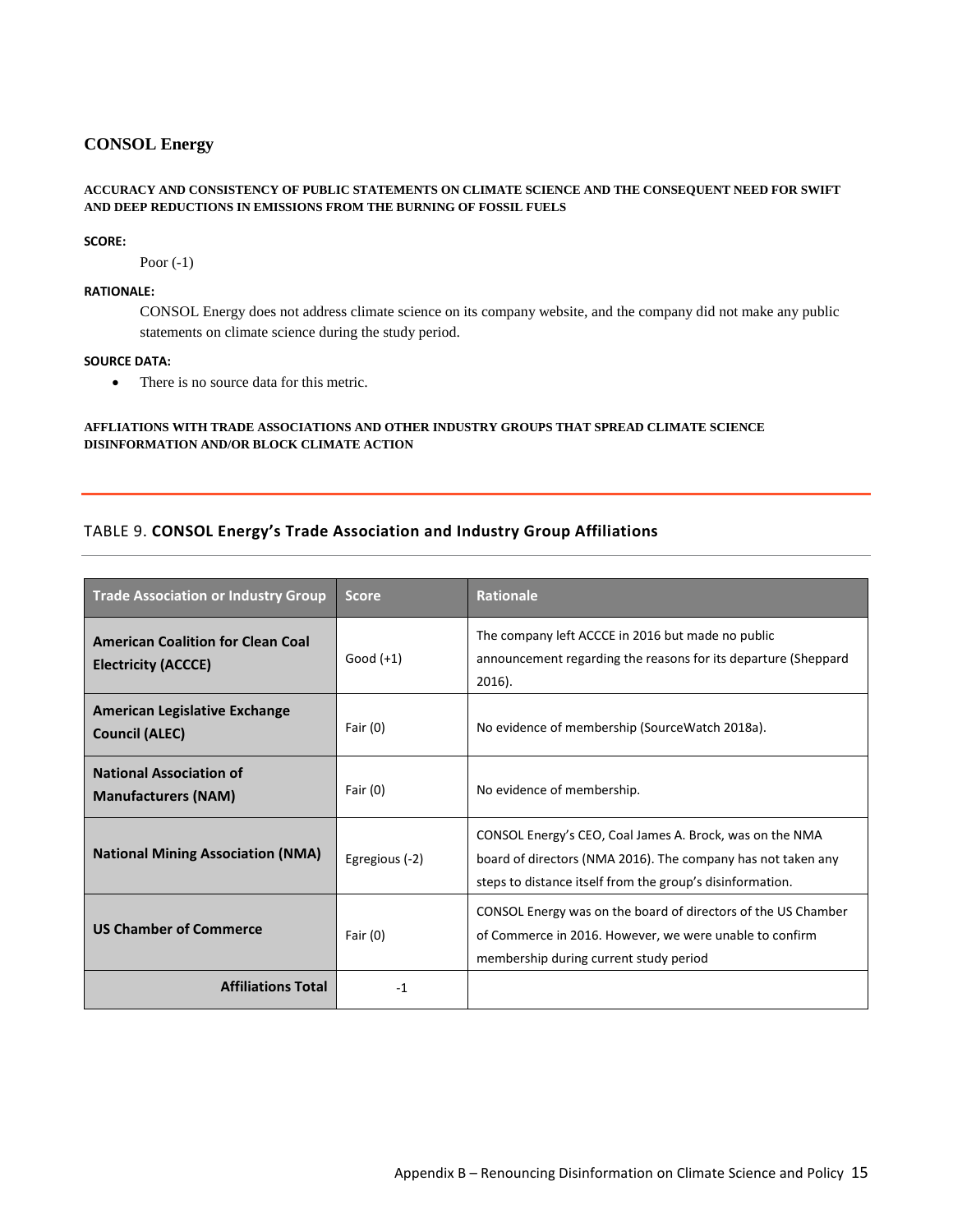#### **SCORE:**

Poor (-1)

# **RATIONALE:**

CONSOL Energy has no policy or commitment on record to avoid direct or indirect involvement in spreading climate science disinformation.

#### **SOURCE DATA**

• CONSOL has no policy or commitment on record to avoid direct or indirect involvement in spreading climate science disinformation.

# **SUPPORT FOR CLIMATE-RELATED SHAREHOLDER RESOLUTIONS**

#### **SCORE:**

Poor (-1)

# **RATIONALE:**

CONSOL Energy recommended against a shareholder proposal filed by the State of New York requesting disclosure on political contributions in 2017.

#### **SOURCE DATA:**

- CONSOL's Statement in Opposition to the Shareholder Proposal No. 5: Your Board of Directors carefully considered this proposal and believes that it is not in the best interests of the Corporation or our shareholders at this time to prepare and publish a report containing the information in the form and manner requested by the proposal (Seeking Alpha 2017).
- No Environmental, Social and Governance (ESG) Shareholder proposals in 2018

**RENOUNCING DISINFORMATION ON CLIMATE SCIENCE AND POLICY TOTAL SCORE: POOR (-4)**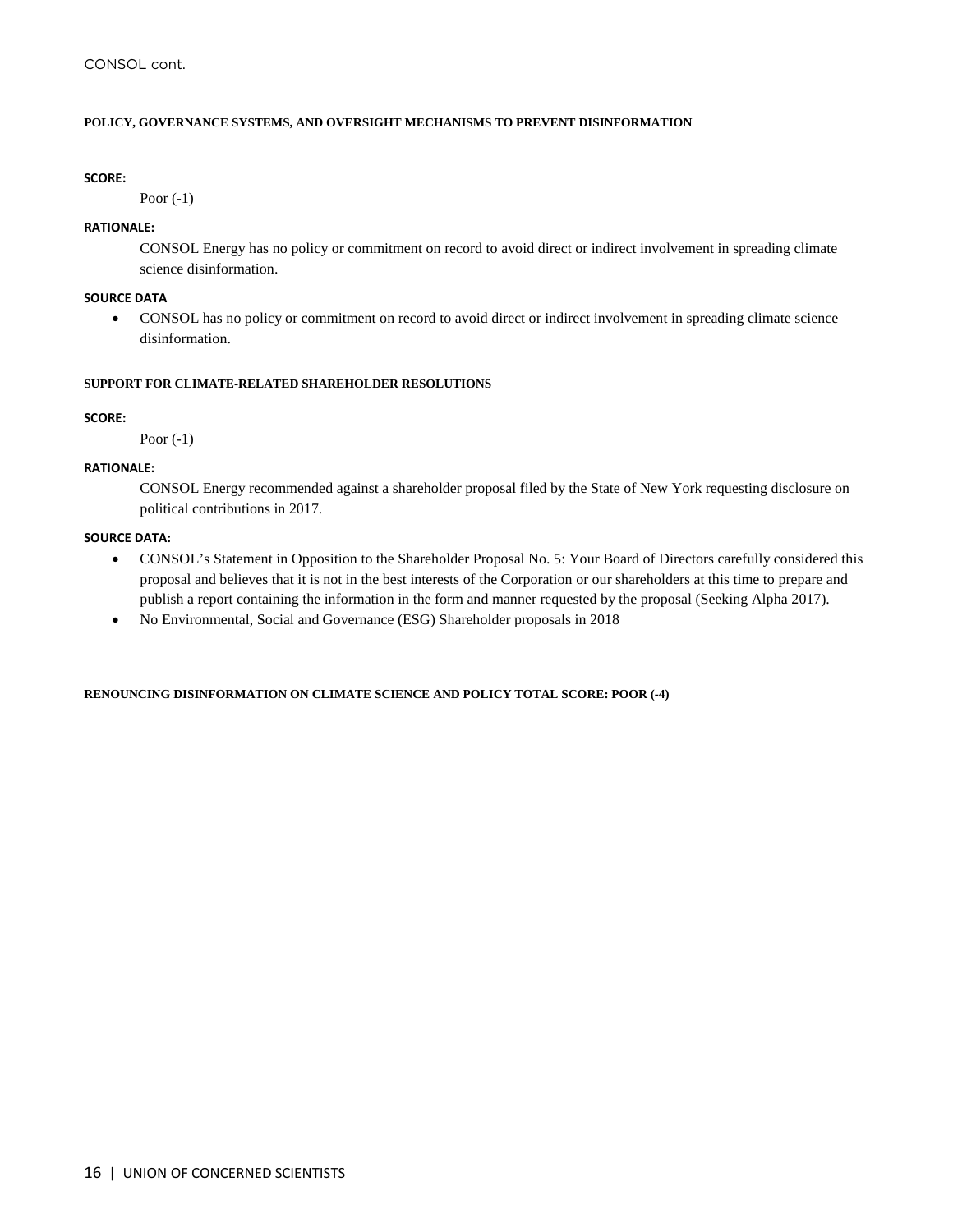# **ExxonMobil**

# **ACCURACY AND CONSISTENCY OF PUBLIC STATEMENTS ON CLIMATE SCIENCE AND THE CONSEQUENT NEED FOR SWIFT AND DEEP REDUCTIONS IN EMISSIONS FROM THE BURNING OF FOSSIL FUELS**

# **SCORE:**

Egregious (-2)

# **RATIONALE:**

With public statements that stress uncertainty (such as "current scientific understanding provides limited guidance on the likelihood, magnitude, or time frame of these events"), ExxonMobil misrepresents climate science. The company also downplays the urgency of addressing climate change by promoting a false choice between climate solutions and economic development.

# **SOURCE DATA:**

- While most scientists agree climate change poses risks related to extreme weather, sea-level rise, temperature extremes, and precipitation changes, current scientific understanding provides limited guidance on the likelihood, magnitude, or time frame of these events. Anticipating the likelihood of an event at the regional or local level in comparison to global averages is even more difficult (ExxonMobil Corporation 2018a).
- Addressing climate change, providing economic opportunity and lifting billions out of poverty are complex and interrelated issues requiring complex solutions. There is a consensus that comprehensive strategies are needed to respond to these risks (ExxonMobil Corporation 2018b).
- Further, the Petition also seeks remedies that are outside the scope of this Honorable Commission's authority. What the Petition really asks this Honorable Commission to do goes far beyond the Honorable Commission's limited authority to investigate or making findings of fact and asks this Honorable Commission to determine whether or not the Respondents "must account for" the *alleged* "human rights implications of climate change." The requested relief thus inappropriately seeks for this Honorable Commission to adjudicate the parties' legal rights, which is clearly outside the scoop of the Honorable Commission's investigative function. For example, without any basis and contrary to this Honorable Commission's specific function as an investigative body tasked to receive evidence and ascertain facts, the Petition asks this Honorable Commission to take "official or administrative notice" of certain Respondents' supposed 'contribution to carbon dioxide emissions and the UN Guiding Principles on Business and Human Rights,' the supposed 'bases of the petition concerning the human rights implications of climate change and ocean acidification and the estimated responsibility of the Carbon Majors... (Greenpeace 2016).

# **AFFLIATIONS WITH TRADE ASSOCIATIONS AND OTHER INDUSTRY GROUPS THAT SPREAD CLIMATE SCIENCE DISINFORMATION AND/OR BLOCK CLIMATE ACTION**

# TABLE 10. **ExxonMobil's Trade Association and Industry Group Affiliations**

| Trade Association or Industry Group                           | <b>Score</b> | <b>Rationale</b>                                                                                                                                                                                                                                                                                                                                                                        |
|---------------------------------------------------------------|--------------|-----------------------------------------------------------------------------------------------------------------------------------------------------------------------------------------------------------------------------------------------------------------------------------------------------------------------------------------------------------------------------------------|
| <b>American Legislative Exchange</b><br><b>Council (ALEC)</b> | Good $(+1)$  | In December 2017, ExxonMobil successfully pressured ALEC to<br>drop an anti-climate science resolution that sought to undermine<br>EPA action to curb global warming emissions (Cama 2017). The<br>company left ALEC in July 2018 (outside our study period), but it<br>refused to specify whether the group's climate disinformation<br>played a role in that decision (Reuters 2018). |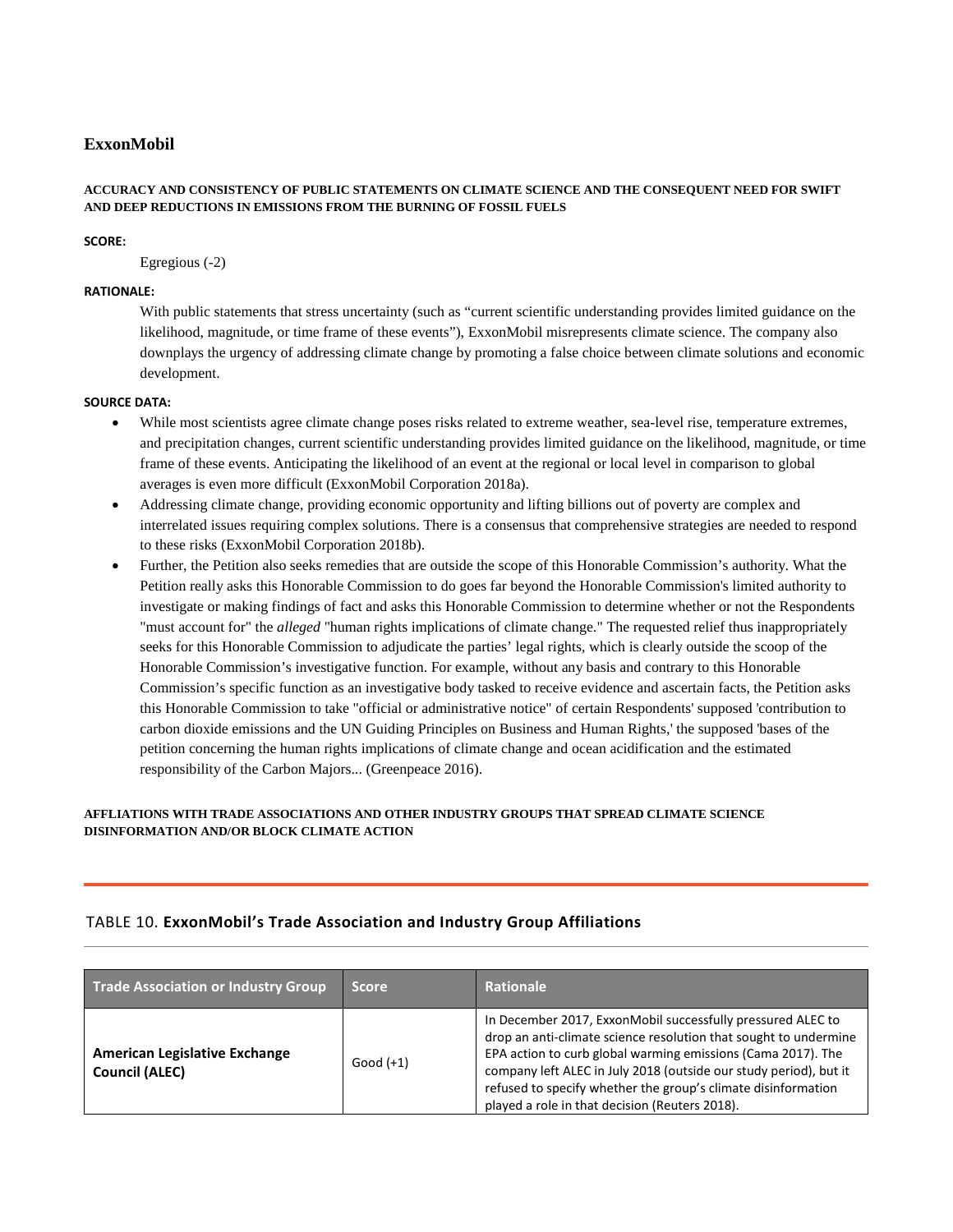| American Petroleum Institute (API)                           | Egregrious (-2) | ExxonMobil CEO Darren Woods is the chair of the board of API as<br>of 2018 (API 2018), and the company has not taken any steps to<br>distance itself from climate disinformation spread by the group.                                                |
|--------------------------------------------------------------|-----------------|------------------------------------------------------------------------------------------------------------------------------------------------------------------------------------------------------------------------------------------------------|
| <b>National Association of</b><br><b>Manufacturers (NAM)</b> | Egregious (-2)  | ExxonMobil senior vice president Neil A. Chapman serves on<br>NAM's executive committee as of 2018 (NAM n.d.), and the<br>company has not taken any steps to distance itself from climate<br>disinformation spread by the group.                     |
| <b>US Chamber of Commerce</b>                                | Poor $(-1)$     | ExxonMobil reported contributing \$1 million to the US Chamber<br>in 2016 and has not taken any steps to distance itself from<br>climate disinformation spread by the group (ExxonMobil 2016).                                                       |
| <b>Western States Petroleum</b><br><b>Association (WSPA)</b> | Egregious (-2)  | The refinery manager at ExxonMobil Refining and Supply, Max<br>Ocansey, was on the WSPA board of directors as of 2016 (WSPA<br>2016), and the company has not taken any steps to distance itself<br>from climate disinformation spread by the group. |
| <b>Affiliations total</b>                                    | -6              |                                                                                                                                                                                                                                                      |

#### **SCORE:**

Poor (-1)

# **RATIONALE:**

ExxonMobil has no policy or commitment on record to avoid direct or indirect involvement in spreading climate science disinformation.

#### **SOURCE DATA**

• ExxonMobil has no policy or commitment on record to avoid direct or indirect involvement in spreading climate science disinformation.

#### **SUPPORT FOR CLIMATE-RELATED SHAREHOLDER RESOLUTIONS**

#### **SCORE:**

Egregious (-2)

# **RATIONALE:**

ExxonMobil sought to block a climate-related shareholder resolution co-filed by the Church Commissioners for the Church of England and the New York State Common Retirement Fund in 2017, and it successfully blocked a climaterelated shareholder resolution filed by Arjuna Capital and As You Sow in 2018. The company's board recommended that shareholders vote against all climate-related shareholder resolutions in 2017 and 2018.

# **SOURCE DATA:**

- Business Plan for 2C Warming Scenario: "Shareholders request that, beginning in 2019, ExxonMobil publish an annual assessment of the long term portfolio impacts of technological advances and global climate change policies... This resolution aims to ensure that ExxonMobil fully evaluates and discloses to investors risks to the viability of its assets as a result of the transition to a low carbon economy, including a 2 degrees scenario, in line with sector good practice" (ICCR 2018).
	- O We hereby request confirmation that the Staff of the Division of Corporation Finance (the "Staff') will not recommend enforcement action it in reliance on Rule 14a,8, the Company omits the Proposal from the 2018 Proxy Materials (SEC 2018).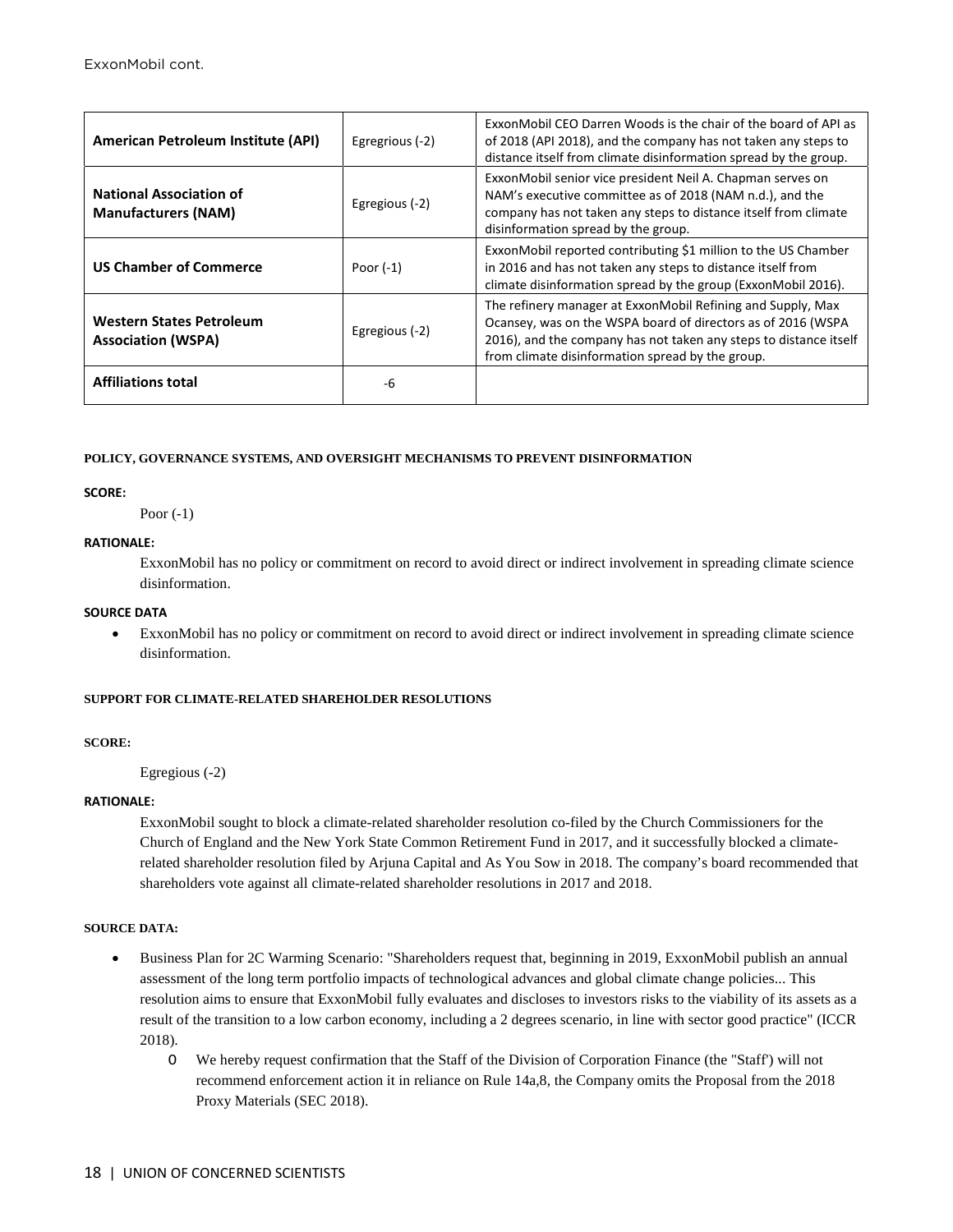- Shareholders request that, beginning in 2018, ExxonMobil publish an annual assessment of the long term portfolio impacts of technological advances and global climate change policies... This resolution aims to ensure that ExxonMobil fully evaluates and discloses to investors risks to the viability of its assets as a result of the transition to a low carbon economy, including a 2 degrees scenario, in line with sector good practice" (ExxonMobil 2017).
- In *ExxonMobil Corporation*, 2017 BL 76009 (March 7, 2017), ExxonMobil Corp. ("Exxon") asked the staff of the Securities and Exchange Commission ("SEC") to permit the omission of a shareholder proposal submitted by Arjuna Capital/Baldwin Brothers Inc. on behalf of Susan B. Inches(collectively, "Shareholder") requesting Exxon increase the amount authorized for capital distributions in order to prevent the climate change related risk of losses stemming from unburnable carbon. The SEC denied the requested no-action letter under Rule 14a-8(i)(2) (Race to the Bottom 2017).

**RENOUNCING DISINFORMATION ON CLIMATE SCIENCE AND POLICY TOTAL SCORE: EGREGIOUS (-11)**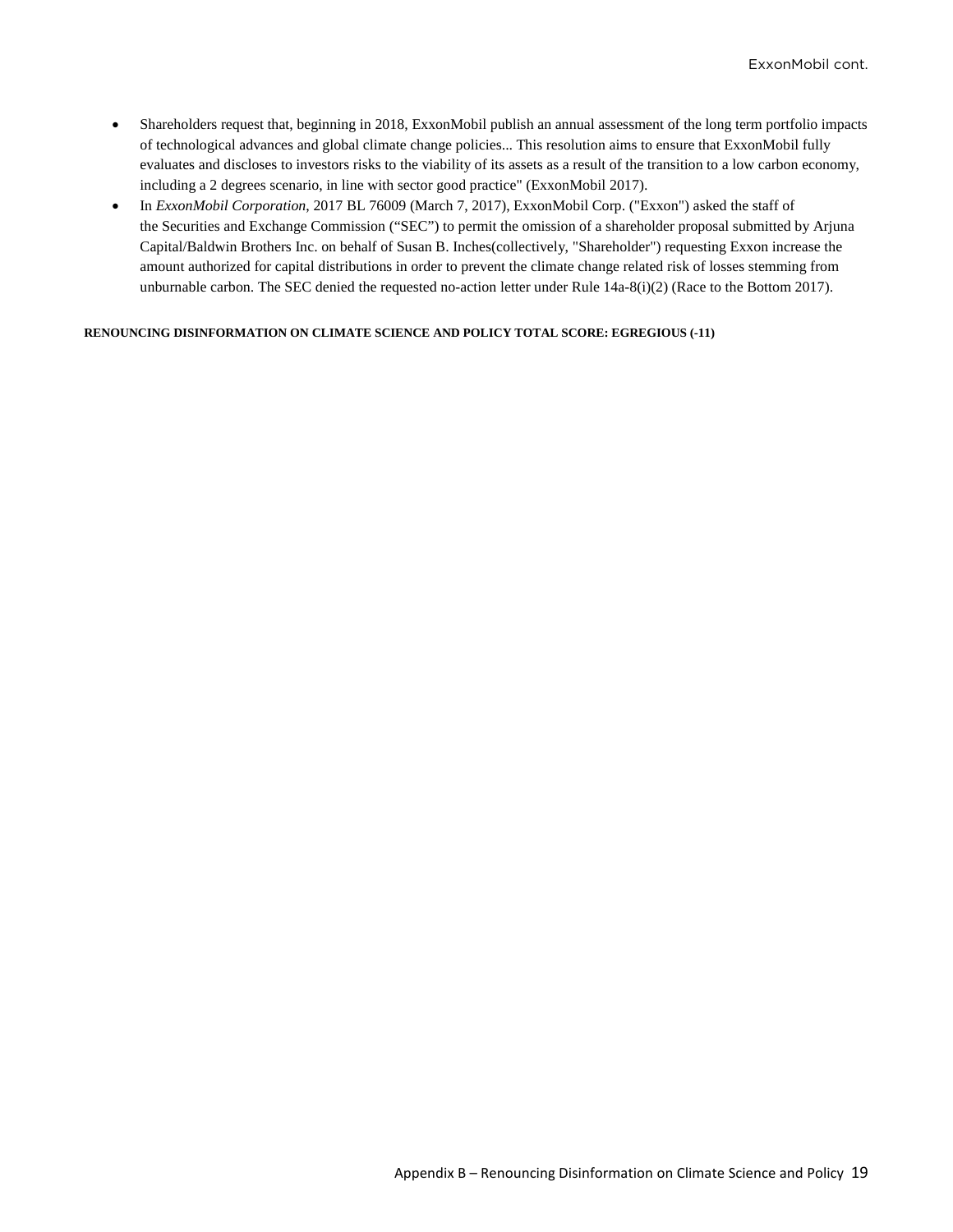# **Peabody Energy**

# **ACCURACY AND CONSISTENCY OF PUBLIC STATEMENTS ON CLIMATE SCIENCE AND THE CONSEQUENT NEED FOR SWIFT AND DEEP REDUCTIONS IN EMISSIONS FROM THE BURNING OF FOSSIL FUELS**

# **SCORE:**

Poor (-1)

# **RATIONAL:**

Peabody Energy's "Position Statement on Energy and Climate Change" includes no information on or reference to climate change (other than the title). Instead, it emphasizes the "essential" role of fossil fuels in general, and coal in particular, in the global energy mix. The statement also frames emissions from the burning of fossil fuels as a "concern" and part of the "global political, societal, and regulatory landscape," rather than acknowledging that swift and deep reductions in heattrapping emissions are necessary to avoid catastrophic climate impacts.

# **SOURCE DATA:**

- Peabody believes that coal is a key contributor to affordable, reliable energy and fossil fuels will continue to play a significant role in the global energy mix. The company also recognizes that these fuels contribute to greenhouse gas emissions, and concern regarding these emissions has become part of the global political, societal and regulatory landscape in which we operate" (Peabody Energy Corporation 2018a).
- Within the energy mix, fossil fuels are essential, and satisfy approximately 80 percent of the world's primary energy demand. Coal plays a fundamental role in generating electricity and is a required component in new steel production (Peabody Energy Corporation 2018a).
- We question the conclusions of the study (Ekwurzel, et al 2017) around this complex issue and have long advocated technology as the proper approach for addressing society's interest in managing greenhouse gas emissions. Greater use of technology can help meet the world's need for energy security, economic growth and environmental solutions through high-efficiency low emissions coal-fueled power plants today and research and development funding for carbon capture over time (Peabody Energy Corporation 2017).

# **AFFLIATIONS WITH TRADE ASSOCIATIONS AND OTHER INDUSTRY GROUPS THAT SPREAD CLIMATE SCIENCE DISINFORMATION AND/OR BLOCK CLIMATE ACTION**

# TABLE 11. **Peabody Energy's Trade Association and Industry Group Affiliations**

| Trade Association or Industry Group                                    | <b>Score</b>   | <b>Rationale</b>                                                                                                                                                                                                                                                       |
|------------------------------------------------------------------------|----------------|------------------------------------------------------------------------------------------------------------------------------------------------------------------------------------------------------------------------------------------------------------------------|
| <b>American Coalition for Clean Coal</b><br><b>Electricity (ACCCE)</b> | Poor $(-1)$    | Peabody Energy was a member of ACCCE as of 2018, and the<br>company has not taken any steps to distance itself from climate<br>disinformation spread by the group (ACCCE n.d.).                                                                                        |
| <b>American Legislative Exchange</b><br><b>Council (ALEC)</b>          | Egregious (-2) | Peabody Energy director of state government relations, Michael<br>Blank, was a member of ALEC's Private Enterprise Council as of<br>2016 (SourceWatch 2018b). Peabody Energy has not taken any<br>steps to distance itself from climate disinformation spread by ALEC. |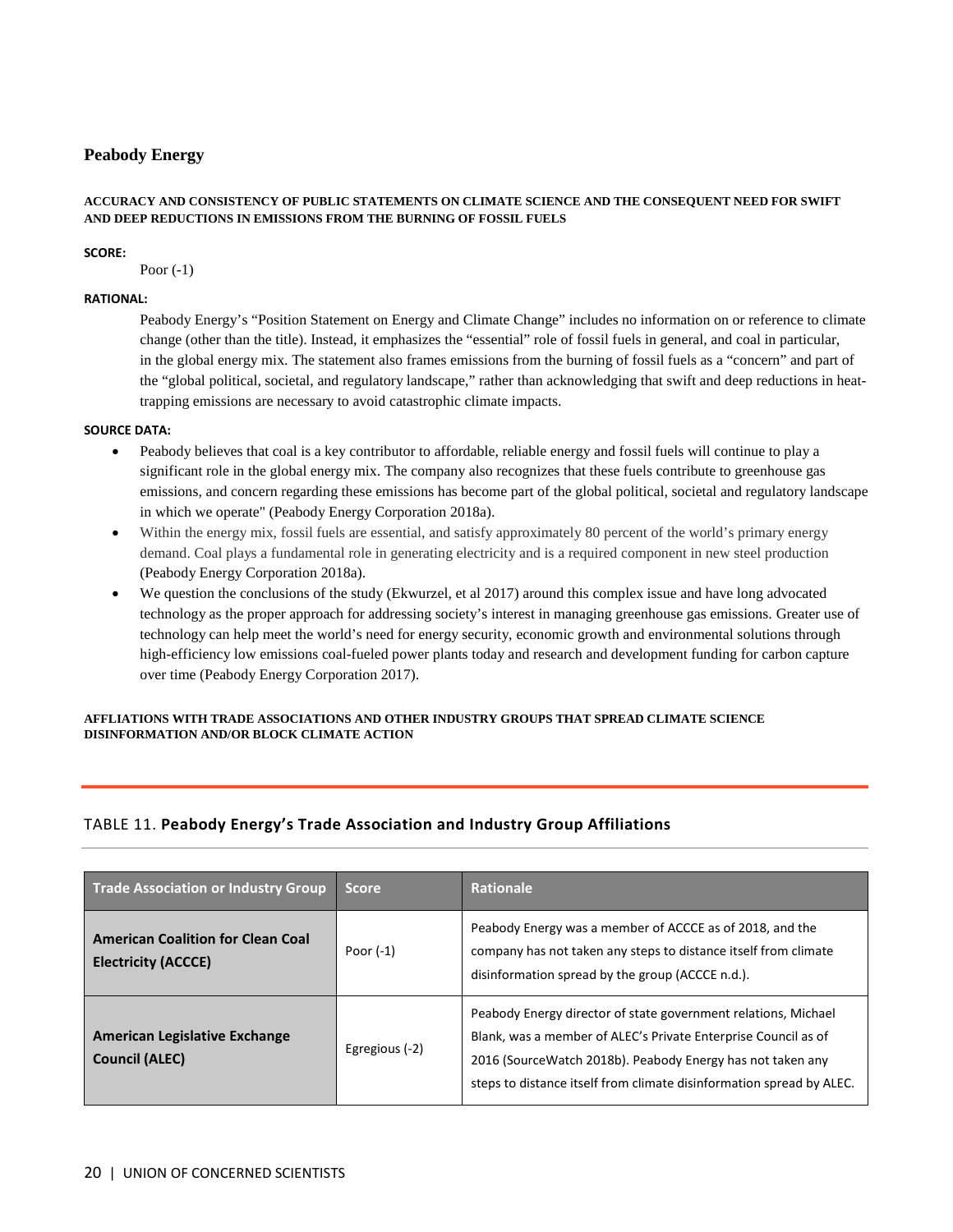| <b>National Association of</b><br><b>Manufacturers (NAM)</b> | Fair $(0)$     | The study found no evidence of membership.                                                                                                                                                                                                                                                                                                                                                                                    |
|--------------------------------------------------------------|----------------|-------------------------------------------------------------------------------------------------------------------------------------------------------------------------------------------------------------------------------------------------------------------------------------------------------------------------------------------------------------------------------------------------------------------------------|
| <b>National Mining Association (NMA)</b>                     | Egregious (-2) | While there was no evidence that Peabody Energy held a leadership<br>role in the NMA during the 2016 scorecard study period, its<br>president and chief executive officer, Glenn Kellow, is a director and<br>executive committee member of the NMA as of 2018<br>(Peabody Energy Corporation 2018b; NMA 2016). The company has<br>not taken any steps to distance itself from climate disinformation<br>spread by the group. |
| <b>US Chamber of Commerce</b>                                | Egregious (-2) | Peabody Energy senior vice president of global government affairs,<br>Michael Flannigan, joined the board of directors of the US Chamber<br>in July 2016 (after the 2016 scorecard study period) and is still<br>serving in 2018. The company has not taken any steps to distance<br>itself from climate disinformation spread by the group (US Chamber<br>2018).                                                             |
| <b>Affiliations Total</b>                                    | $-7$           |                                                                                                                                                                                                                                                                                                                                                                                                                               |

# **SCORE:**

Poor (-1)

# **RATIONALE:**

Peabody has no policy or commitment on record to avoid direct or indirect involvement in spreading climate science disinformation.

# **SOURCE DATA**

• Peabody has no policy or commitment on record to avoid direct or indirect involvement in spreading climate science disinformation.

# **SUPPORT FOR CLIMATE-RELATED SHAREHOLDER RESOLUTIONS**

# **SCORE:**

Fair (0)

# **RATIONALE:**

Peabody Energy did not have an annual meeting in 2017 due to bankruptcy proceedings and did not face any climaterelated proposals in 2018.

# **SOURCE DATA:**

• Peabody 2018 Proxy Statement (Peabody Energy Corporation 2018c)

# **RENOUNCING DISINFORMATION ON CLIMATE SCIENCE AND POLICY TOTAL SCORE: POOR (-9)**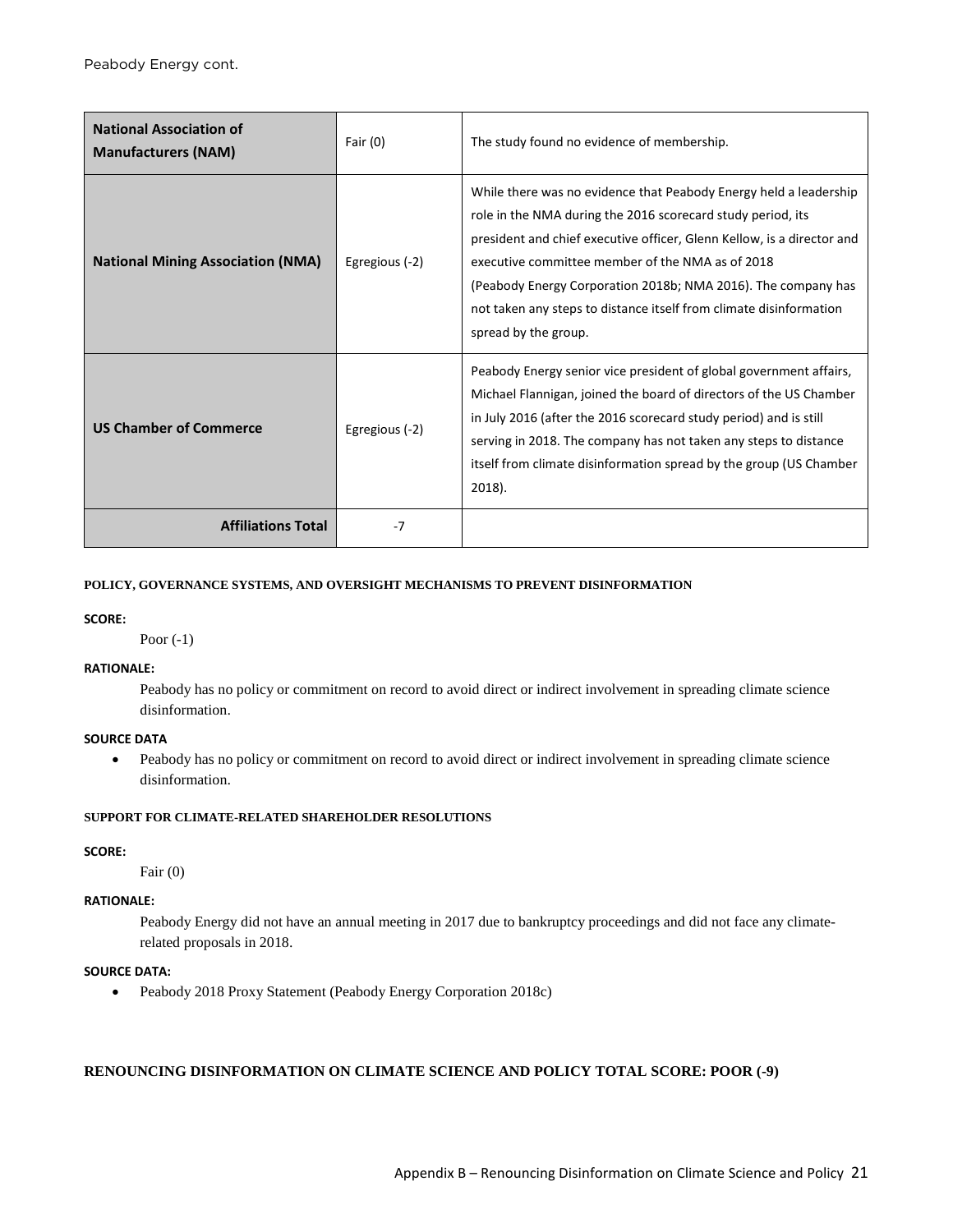# **Royal Dutch Shell**

# **ACCURACY AND CONSISTENCY OF PUBLIC STATEMENTS ON CLIMATE SCIENCE AND THE CONSEQUENT NEED FOR SWIFT AND DEEP REDUCTIONS IN EMISSIONS FROM THE BURNING OF FOSSIL FUELS**

# **SCORE:**

Advanced (2)

# **RATIONALE:**

Shell consistently acknowledges the scientific evidence of climate change, affirms the consequent need for swift and deep reductions in emissions from the burning of fossil fuels, and highlights the urgency and importance of achieving global net-zero CO2 emissions to keep temperature rise well below two degrees Celsius and limit risks to society and ecosystems.

# **SOURCE DATA:**

- We recognise the significance of climate change, along with the role energy plays in helping people achieve and maintain a good quality of life. A key role for society – and for Shell – is to find ways to provide much more energy with less carbon dioxide (Royal Dutch Shell Corporation 2018a).
- As the world experiences more extreme weather conditions linked to climate change such as flooding and water shortages caused by droughts – governments, businesses and local communities need to think seriously about their adaptation strategies. Adaptation reduces the vulnerability of assets, infrastructure, environmental systems and communities to extreme variability in weather due to climate change. Within our operations we take steps at our facilities around the world so that we are more resilient to climate change (Royal Dutch Shell Corporation 2018b).
- If society is to meet the aims of Paris, we believe it will have to stop adding to the stock of CO2 from energy in the atmosphere by 2070. That will require the world to significantly reduce the amount of CO2 produced for each unit of energy used by 2050. Shell plans to keep pace and catch up with society's progress towards the Paris goals. That will likely mean we need to reduce the Net Carbon Footprint of our energy products by around half by the middle of the century (Royal Dutch Shell Corporation 2018c).
- In 2015, governments came together in Paris and achieved a landmark agreement to tackle climate change. We fully support the Paris Agreement's goal to keep the rise in global average temperature this century to well below two degrees Celsius ( $2^{\circ}$ C) above pre-industrial levels and to pursue efforts to limit the temperature increase even further to 1.5  $^{\circ}$ C. In pursuit of this goal, we also support the vision of a transition towards a net-zero emissions energy system (Royal Dutch Shell Corporation 2017a).

# **AFFLIATIONS WITH TRADE ASSOCIATIONS AND OTHER INDUSTRY GROUPS THAT SPREAD CLIMATE SCIENCE DISINFORMATION AND/OR BLOCK CLIMATE ACTION**

# TABLE 12. **Shell's Trade Association and Industry Group Affiliations**

| Trade Association or Industry Group                           | <b>Score</b>   | <b>Rationale</b>                                                                                                                                                                                                                             |
|---------------------------------------------------------------|----------------|----------------------------------------------------------------------------------------------------------------------------------------------------------------------------------------------------------------------------------------------|
| <b>American Legislative Exchange</b><br><b>Council (ALEC)</b> | Advanced (+2)  | Shell left ALEC in 2015, stating explicity that it was leaving because<br>ALEC's position on climate science is inaccurate and inconsistent<br>with the company's position (Mathiesen and Pilkington 2015).                                  |
| American Petroleum Institute (API)                            | Egregious (-2) | Shell Oil Company president and US country chair, Bruce<br>Culpepper, was on the API board of directors as of 2016 (API<br>2016). The company has not taken any steps to distance itself from<br>climate disinformation spread by the group. |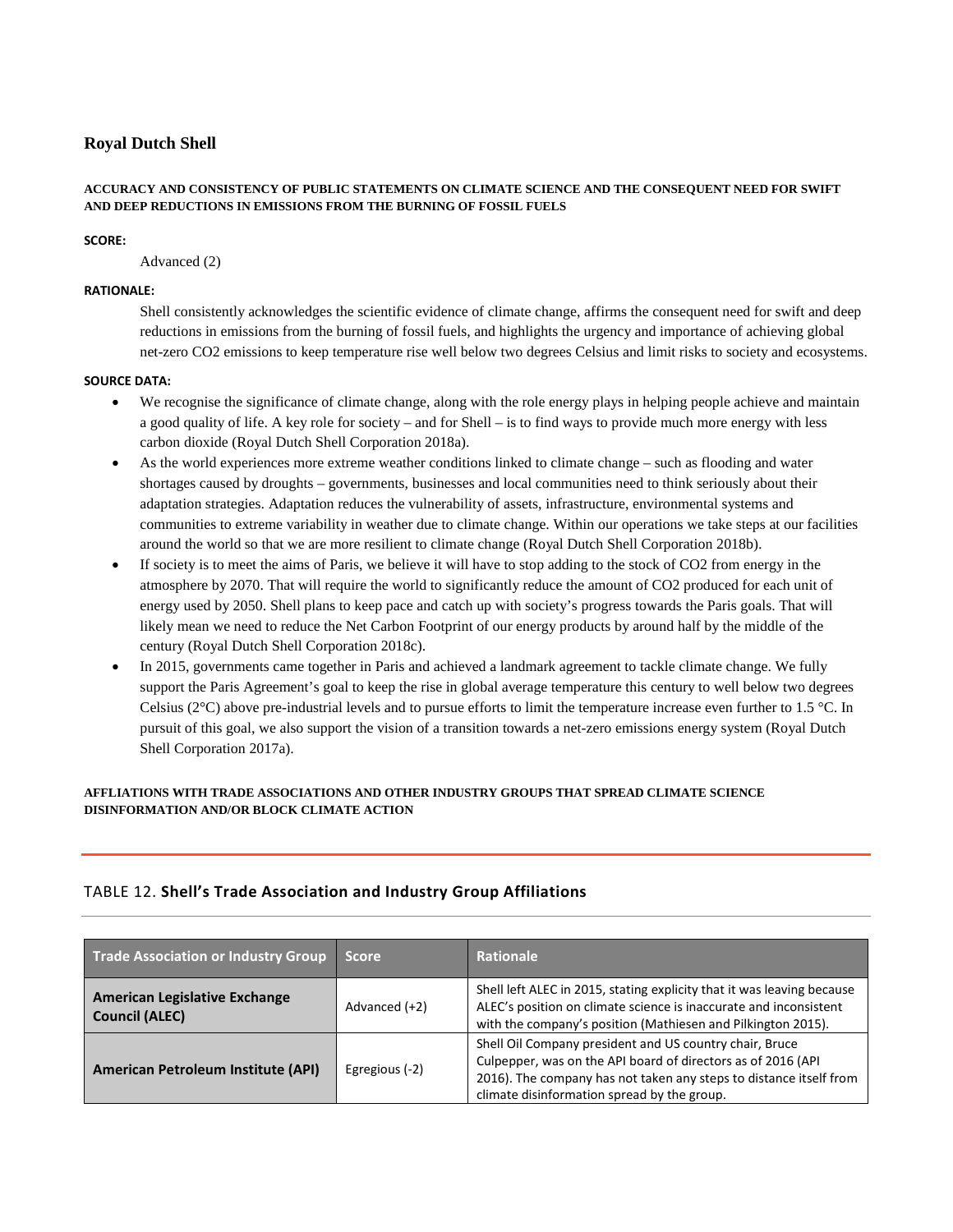| <b>National Association of</b><br><b>Manufacturers (NAM)</b> | Egregious (-2) | Shell Downstream executive vice president of global<br>manufacturing, Lori Ryerkerk, is on the NAM board of directors as<br>of 2018 (NAM n.d.). The company has not taken any steps to<br>distance itself from climate disinformation spread by the group.                                                                        |
|--------------------------------------------------------------|----------------|-----------------------------------------------------------------------------------------------------------------------------------------------------------------------------------------------------------------------------------------------------------------------------------------------------------------------------------|
| <b>US Chamber of Commerce</b>                                | Egregious (-2) | While there was no evidence of Shell's membership in the US<br>Chamber during the 2016 scorecard study period, Bruce Culpepper<br>is on the US Chamber board of directors as of 2018 (US Chamber of<br>Commerce 2018). The company has not taken any steps to<br>distance itself from climate disinformation spread by the group. |
| <b>Western States Petroleum</b><br><b>Association (WSPA)</b> | Poor $(-1)$    | Shell is a member of WSPA as of 2018 (WSPA n.d.). The company<br>has not taken any steps to distance itself from climate<br>disinformation spread by the group.                                                                                                                                                                   |
| <b>Affiliations Total</b>                                    | -5             |                                                                                                                                                                                                                                                                                                                                   |

#### **SCORE:**

Poor (-1)

# **RATIONALE:**

Royal Dutch Shell has no policy or commitment on record to avoid direct or indirect involvement in spreading climate science disinformation.

#### **SOURCE DATA**

• Royal Dutch Shell has no policy or commitment on record to avoid direct or indirect involvement in spreading climate science disinformation.

# **SUPPORT FOR CLIMATE-RELATED SHAREHOLDER RESOLUTIONS**

#### **SCORE:**

Poor (-1)

# **RATIONALE:**

After supporting a climate-related shareholder proposal in the 2016 scorecard study period, Shell's board of directors recommended that shareholders vote against proposals filed in 2017 and 2018 by the nongovernmental organization Follow This requesting that the company set public global warming targets aligned with the goal of the Paris climate agreement.

# **SOURCE DATA:**

- Resolution 21: Shareholders support Shell to take leadership in the energy transition to a net-zero-emission energy system. Therefore, shareholders request Shell to set and publish targets for reducing greenhouse gas (GHG) emissions that are aligned with the goal of the Paris Climate Agreement to limit global warming to well below 2°C (Royal Dutch Shell Corporation 2017b).
	- O Your Directors consider that Resolution 21 is not in the best interests of the Company and its shareholders as a whole and unanimously recommend that you vote against it. Shell welcomes and strongly supports the Paris Agreement, and supports the aspiration of transitioning towards a net-zero emissions world by 2050. We will work together with governments and stakeholders towards meeting this aspiration and we commit to report on steps taken (Royal Dutch Shell Corporation 2017b).
- Resolution 19: Shareholders support Shell to take leadership in the energy transition to a net-zero-emission energy system. Therefore, shareholders request Shell to set and publish targets that are aligned with the goal of the Paris Climate Agreement to limit global warming to well below 2°C (Royal Dutch Shell 2018d).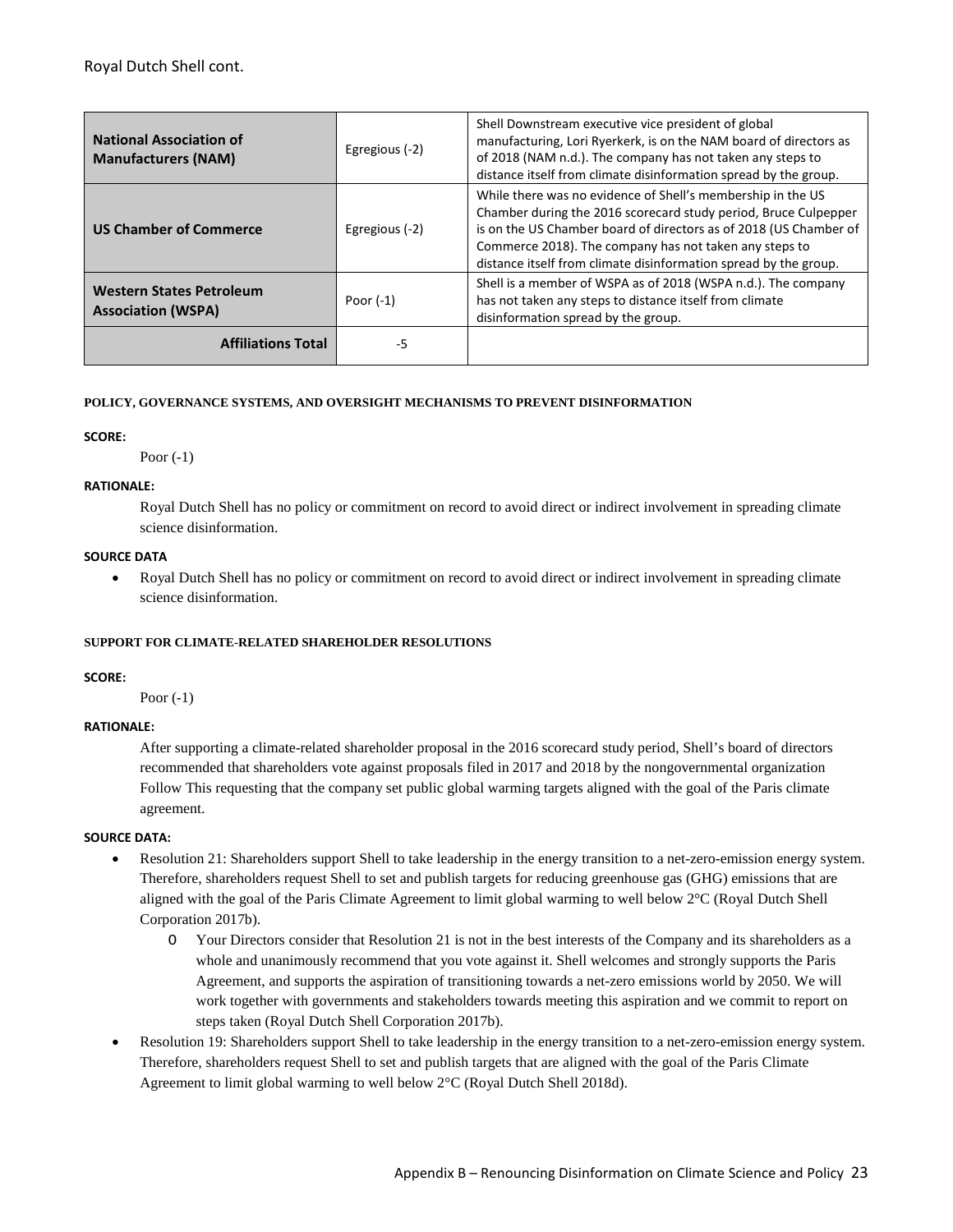• While we may share the objective of Follow This for Shell to take leadership in the energy transition, we consider the resolution unnecessary given that we have already outlined an approach that is wider-ranging and more progressive than that proposed by Follow This. We believe shareholders should show their support for our industry-leading net carbon footprint ambition by voting against this resolution (Royal Dutch Shell 2018d).

**RENOUNCING DISINFORMATION ON CLIMATE SCIENCE AND POLICY TOTAL SCORE: POOR (-5)**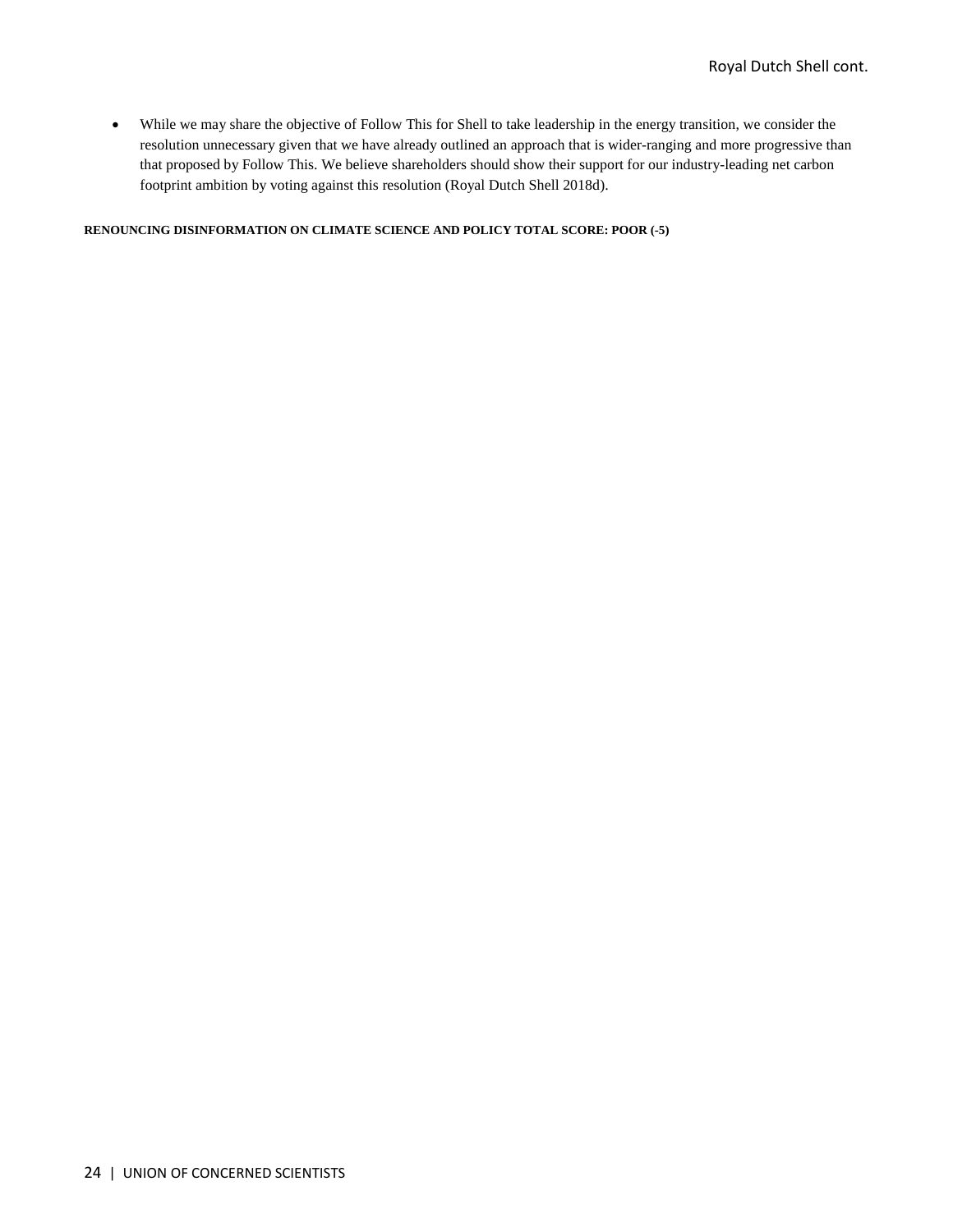# **[REFERENCES]**

American Coalition for Clean Coal Electricity (ACCCE). No date. Members. Online at *www.americaspower.org/aboutaccce/members*, accessed June 25, 2018.

American Legislative Exchange Council (ALEC). 2017. ALEC energy principles. Online at *www.alec.org/model-policy/alecenergyprinciples*, accessed August 15, 2018.

American Legislative Exchange Council (ALEC). 2015. Position statement on renewables and climate change. Online at *www.alec.org/position-statement-renewables-climate-change*, accessed March 3, 2015.

American Legislative Exchange Council (ALEC). No date. Ken Freeman. Online at *www.alec.org/person/ken-freeman*, accessed June 25, 2018.

American Petroleum Institute (API). 2018. API president and CEO Jack Gerard to depart in August. Online at *www.api.org/newspolicy-and-issues/news/2018/01/17/api-president-and-ceo-jack-gerard-to-depart-in-august*, accessed June 25, 2018.

American Petroleum Institute (API). 2016. Internal Revenue Service Form 990. Online at *https://projects.propublica.org/nonprofits/organizations/130433430/201743199349303904/IRS990*, accessed June 25, 2018.

American Petroleum Institute (API). No date. Climate change and energy: Energy and climate. Online at *www.climatechangeandenergy.com/#/?section=energy-climate*, accessed August 17, 2016.

Arch Coal. 2018a. United States Securities and Exchange Commission Form 10-K. Online at *www.sec.gov/Archives/edgar/data/1037676/000162828018002109/aci-20171231x10k.htm*, accessed May 21, 2018.

Arch Coal. No date. Get the facts. Online at *www.archcoal.com/environment/getthefacts.aspx,* accessed May 22, 2018.

As You Sow. 2018. SEC says Chevron must address climate risk shareholder proposal filed by As You Sow, Arjuna Capital. Online at *https://web.archive.org/web/20180522155307/https://www.asyousow.org/press-releases/2018/4/3/sec-says-chevron-mustaddress-climate-risk-shareholder-proposal-filed-by-as-you-sow-arjuna-capital*, accessed May 22, 2018.

As You Sow. No date. Chevron. Online at *https://archive.asyousow.org/companies/chevron*, accessed September 11, 2018.

Bacher, D. 2018. Big Oil's top 3 spenders lavish \$17.6 million in lobbying "hush money" in 2017. *Consumer Watchdog*, February 3. Online at *www.consumerwatchdog.org/news-story/big-oils-top-3-spenders-lavish-176-million-lobbying-hush-money-2017,*  accessed August 15, 2018

Bezdek, R.H. 2014. *The social costs of carbon? No, the social benefits of carbon.* Prepared for the American Coalition for Clean Coal Electricity by Management Information Services, Inc. Online at *www.americaspower.org/sites/default/files/Social\_Cost\_of\_Carbon.pdf*, accessed August 17, 2016.

BP PLC. 2018a. Energy and the environment. Online at

*https://web.archive.org/web/20180726132105/https://www.bp.com/en/global/corporate/energy-economics/statistical-review-ofworld-energy/primary-energy/energy-and-the-environment.html,* accessed May 22, 2018*.*

BP PLC. 2018b. Energy and the environment. Online at

*https://web.archive.org/web/20180621204641/https://www.bp.com/en/global/corporate/energy-economics/statistical-review-ofworld-energy/primary-energy/energy-and-the-environment.html,* accessed July 27, 2018.

BP PLC. Sustainability report. 2016. Online at *www.bp.com/content/dam/bp/en/corporate/pdf/sustainability-report/groupreports/bp-sustainability-report-2016.pdf,* accessed June 29, 2018.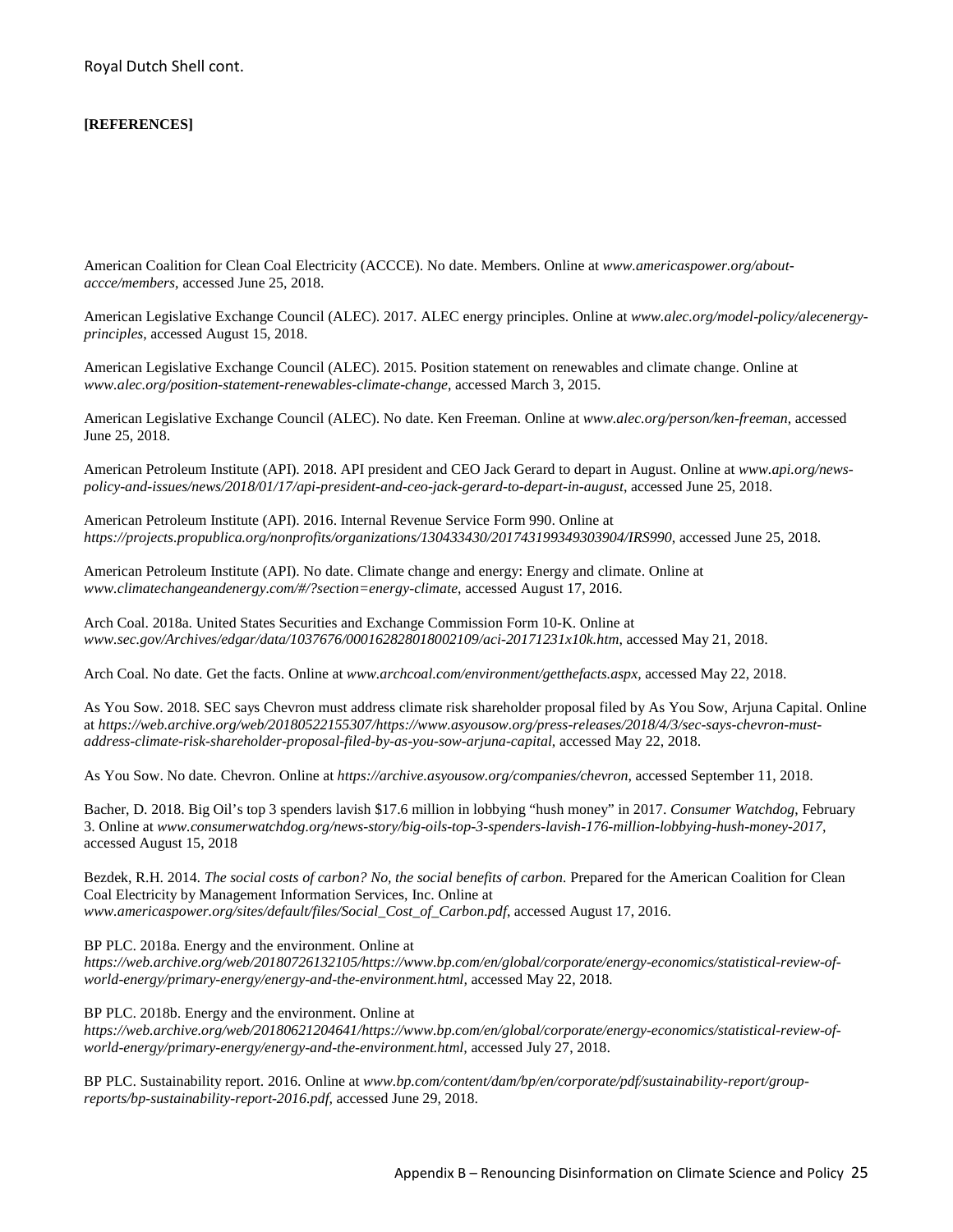Business and Human Rights Resource Center. 2017. BP response re Union of Concerned Scientists' study. Online at *https://web.archive.org/web/20180522154243/https://www.business*humanrights.org/sites/default/files/documents/BP%20response\_UCS%20report\_18%20September%202017.pdf, accessed May 22, 2018.

California Air Resources Board (California ARB). 2018. AB 32 scoping plan. Online at *www.arb.ca.gov/cc/scopingplan/scopingplan.htm*, accessed September 6, 2018.

Cama, T. 2017. ExxonMobil opposes ALEC's attempt to fight EPA climate policy. *The Hill*, December 5. Online at *http://thehill.com/policy/energy-environment/363389-exxon-opposes-alecs-attempt-to-fight-epa-climate-policy*, accessed July 27, 2018.

Center for the New Energy Economy. 2015. *Advanced energy legislation tracker: Summary of state renewable portfolio standard legislation in 2015*. Fort Collins: Colorado State University. Online at *www.aeltracker.org/graphics/uploads/2015-Trends-in-Renewable-Portfolio-Standard-Legislation\_4\_15.pdf*, accessed June 1, 2015.

Center for Political Accountability (CPA). 2017. The 2017 CPA-Zicklin Index of Corporate Political Disclosure and Accountability: Sustained growth among S&P 500 companies signals commitment to political disclosure and accountability. Online at *http://files.politicalaccountability.net/index/2017%20Index.pdf*, accessed July 27, 2018.

Chevron Corporation. 2018a. Climate change resilience: A framework for decision making. Online at *https://web.archive.org/web/20180522155149/https://www.chevron.com/-/media/shared-media/documents/climate-changeresilience.pdf,* accessed May 22, 2018.

Chevron Corporation. 2018b. Climate change. Online at https://web.archive.org/web/20180522154838/https://www.chevron.com/corporate-responsibility/climate-change, accessed May 22, 2018.

Chevron Corporation. 2018c. Policy principles for addressing climate change. Online at *https://web.archive.org/web/20180522155006/https://www.chevron.com/corporate-responsibility/climate-change/policy-principles,*  accessed May 22, 2018.

Chevron Corporation. No date. Board of directors, governance and ethics. Online at *www.chevron.com/corporateresponsibility/our-approach/board-of-directors-governance-and-ethics*, accessed June 25, 2018.

Climate Wire. 2018. Thursday politics: U.S. coal alliance is only a "conversation"—DOE official. May 17. Online at *www.eenews.net/climatewire/2018/05/17/stories/106008195*3, accessed June 27, 2018.

ConocoPhillips. 2018a. Climate change. Online at

*https://web.archive.org/web/20180522155438/http://www.conocophillips.com/environment/climate-change,* accessed May 22, 2018.

ConocoPhillips. 2017. Proxy statement. Online at *http://static.conocophillips.com/files/resources/conocophillips\_2017proxystatment.pdf*, accessed June 29, 2018.

ConocoPhillips. No date. Ryan Lance. Online at *www.conocophillips.com/about-us/leadership/ryan-lance*, accessed June 25, 2018.

Center for Responsive Politics (CRP). 2017a. American Coalition for Clean Coal Electricity. Online at w*ww.opensecrets.org/lobby/clientsum.php?id=D000046880&year=2017*, accessed August 24, 2018.

Center for Responsive Politics (CRP). 2017b. American Petroleum Institute. Online at *www.opensecrets.org/orgs/summary.php?id=D000031493&cycle=2017*, accessed August 24, 2018.

Center for Responsive Politics (CRP). 2017c. National Association of Manufacturers. Online at *www.opensecrets.org/lobby/clientsum.php?id=D000054156&year=2017*, accessed August 24, 2018.

Center for Responsive Politics (CRP). 2017d. National Mining Assn. Online at *www.opensecrets.org/lobby/clientsum.php?id=D000000308&year=2017*, accessed August 24, 2018.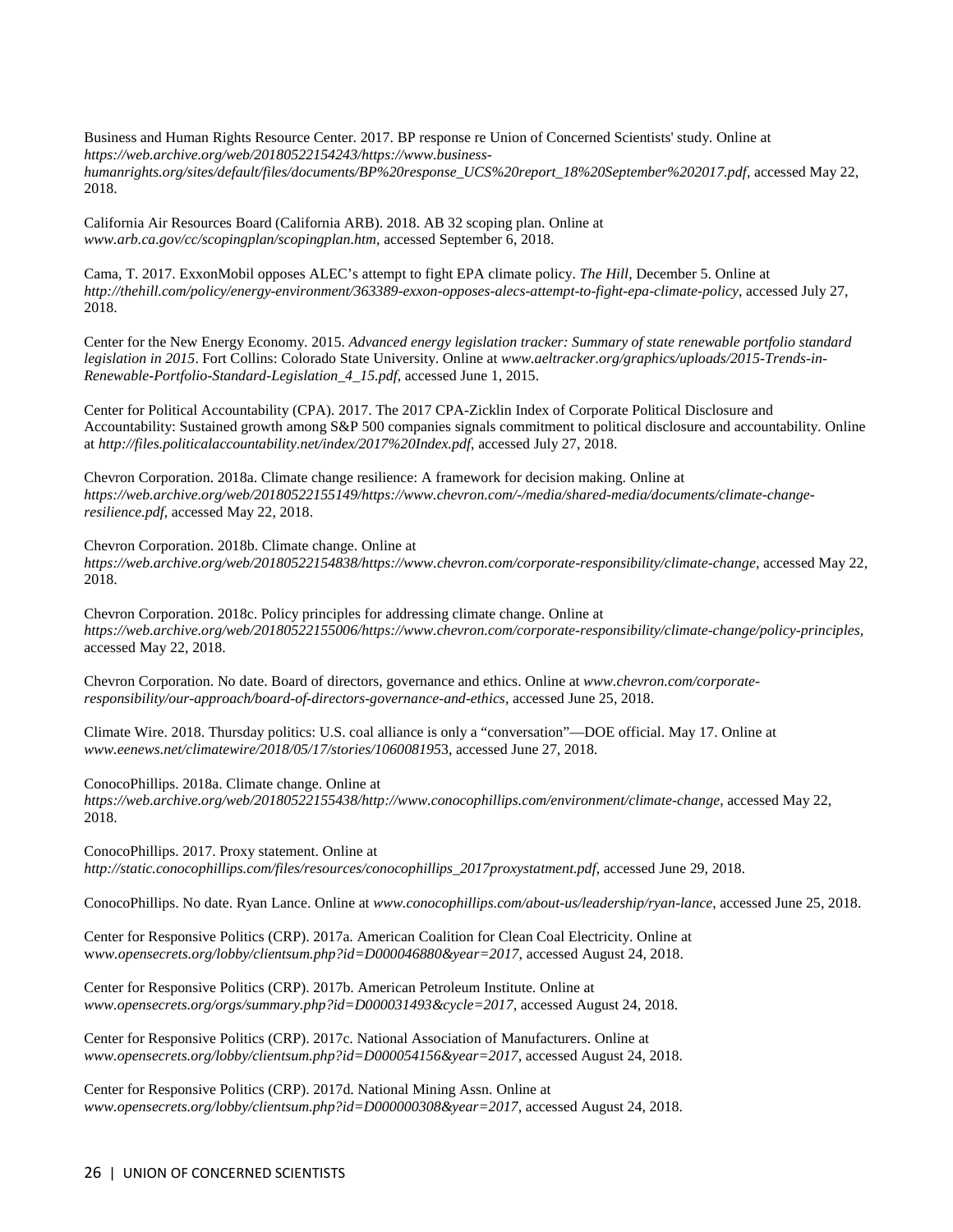Center for Responsive Politics (CRP). 2017e. US Chamber of Commerce. Online at *www.opensecrets.org/lobby/clientsum.php?id=D000019798&year=2017*, accessed August 24, 2018.

Deyette, J. 2015. ALEC's annual meeting to feature more attacks on successful clean-energy policies. *The Equation*. Cambridge, MA: Union of Concerned Scientists. Blog, July 21. Online at *http://blog.ucsusa.org/jeff-deyette/alecs-annual-meeting-to-featuremore-attacks-on-successful-clean-energy-policies-813*, accessed August 17, 2016.

Ekwurzel, B., J. Boneham, M. W. Dalton, R. Heede, R. J. Mera, M. R. Allen, P. C. Frumhoff. 2017. The rise in global atmospheric CO2, surface temperature, and sea level from emissions traced to major carbon producers. *Climatic Change* 144:579–590. Online at *https://link.springer.com/article/10.1007/s10584-017-1978-0*, accessed July 25, 2018.

ExxonMobil Corporation. 2018a. Meeting global needs—managing climate change business risks. Online at *https://web.archive.org/web/20180522175057/http://corporate.exxonmobil.com/en/current-issues/climate-policy/climateperspectives/managing-climate-change-business-risks*, accessed May 22, 2018.

ExxonMobil Corporation. 2018b. Our position on climate change. Online at *https://corporate.exxonmobil.com/en/currentissues/climate-policy/climate-perspectives/our-position*, accessed August 24, 2018.

ExxonMobil Corporation. 2017. Notice of 2017 annual meeting and proxy statement. Online at *https://cdn.exxonmobil.com/~/media/global/files/investor-reports/2017/2017\_proxy\_statement.pdf*, accessed July 27, 2018.

ExxonMobil Corporation. 2016. 2016 worldwide giving report: Public information and policy research. Online at *https://cdn.exxonmobil.com/~/media/global/files/worldwidegiving/2016\_ww\_giving\_public\_information\_and\_policy\_research.pdf*, accessed September 6, 2018. 

Gerard, J.N. 2009. Email to membership, August 12. Washington, DC: American Petroleum Institute. Online at *www.greenpeace.org/international/Global/international/planet-2/report/2009/8/oil-memo.pdf*, accessed May 10, 2015.

Goldman, G., and C. Carlson. 2014. *Tricks of the trade: How companies anonymously influence climate policy through their business and trade associations*. Cambridge, MA: Union of Concerned Scientists. Online at *www.ucsusa.org/center-for-scienceand-democracy/tricks-of-the-trade.html*, accessed September 10, 2018.

Goldman, G., and P. Rogerson. 2013. Assessing trade and business groups' positions on climate change. Cambridge, MA: Union of Concerned Scientists. Online at *www.ucsusa.org/sites/default/files/legacy/assets/documents/center-for-science-anddemocracy/trade-and-business-groups-climate-change.pdf*, accessed August 17, 2016.

Grande, B. 2017. Letter to ALEC energy, environment, and agriculture task force members about withdrawing resolution on endangerment findings. Heartland Institute. Online at *www.heartland.org/publications-resources/publications/letter-to-alec-energyenvironment-and-agriculture-task-force-members-about-withdrawing-resolution-on-endangerment-finding*, accessed September 6, 2018.

Greenpeace International. 2016. ExxonMobil response to the Commission on Human Rights. Online at *https://web.archive.org/web/20180522174549/http://www.greenpeace.org/seasia/ph/PageFiles/735291/Corporate\_Responses\_and\_ Comments/Exxon\_Response.pdf,* accessed May 22, 2018.

Horn, S. 2013. Three states pushing ALEC bill to require teaching climate change denial in schools. *DeSmogBlog.* Vancouver, British Columbia: DeSmog. Blog, January 31. Online at *www.desmogblog.com/2013/01/31/three-states-pushing-alec-bill-climatechange-denial-schools*, accessed May 8, 2015.

Horn, S. 2012. ALEC model bill behind push to require climate denial instruction in schools. *DeSmogBlog*. Vancouver, British Columbia. DeSmog. Blog, January 26. Online at *www.desmogblog.com/alec-model-bill-behind-push-require-climate-denialinstruction-schools*, accessed June 2, 2015.

Interfaith Center on Corporate Responsibility (ICCR). 2018. *Proxy resolutions and voting guide*. New York, NY.

Mark, J. 2018. Will courts hold oil companies accountable for climate change disasters? *Los Angeles Times*, April 22. Online at *www.latimes.com/opinion/op-ed/la-oe-mark-climate-litigation-20180422-story.html*, accessed June 27, 2018.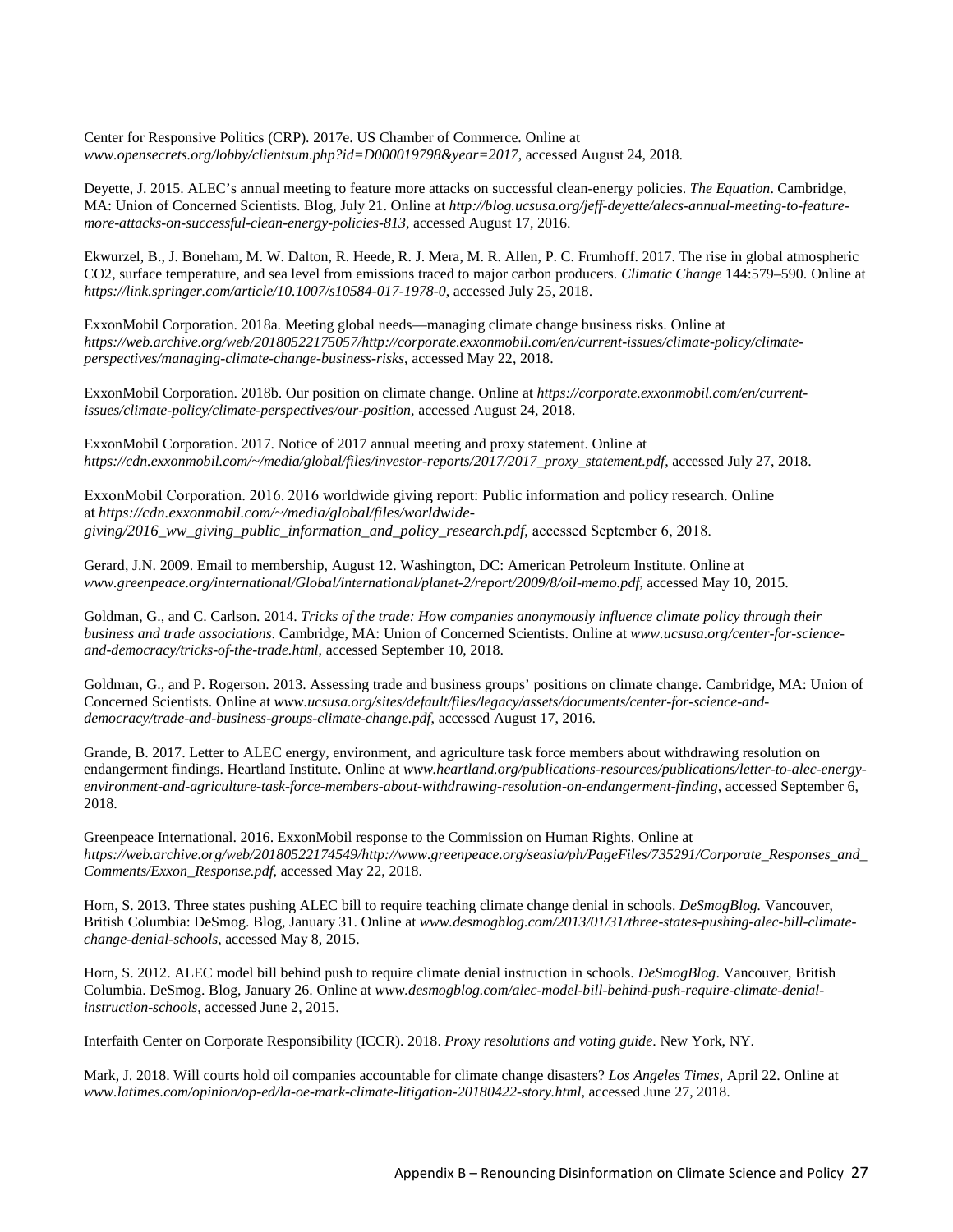Mathiesen, K., and E. Pilkington. 2015. Royal Dutch Shell cuts ties with ALEC over rightwing group's climate denial. *Guardian*, August 7. Online at *www.theguardian.com/business/2015/aug/07/royal-dutch-shell-alec-climate-change-denial*, accessed July 30, 2018.

Minow, N. 2018. The Main Street Investors Coalition is an industry-funded effort to cut off shareholder oversight. *Harvard Law School Forum on Corporate Governance and Financial Regulation*, June 14. Online at *https://corpgov.law.harvard.edu/2018/06/14/the-main-street-investors-coalition-is-an-industry-funded-effort-to-cut-offshareholder-oversight*, accessed August 17, 2018.

Mulvey. K., J. Piepenburg, G. Goldman, P. Frumhoff. 2016. *The climate accountability scorecard: Ranking major fossil fuel companies on climate deception, disclosure, and action*. Cambridge, MA: Union of Concerned Scientists. Online at *www.ucsusa.org/cliamtescorecard*, accessed September 30, 2018.

Mulvey, K., S. Shulman, D. Anderson, N. Cole, J. Piepenburg, and J. Sideris. 2015. *The climate deception dossiers: Internal fossil fuel industry memos reveal decades of corporate disinformation.* Cambridge, MA: Union of Concerned Scientists. Online at *www.ucsusa.org/sites/default/files/attach/2015/07/The-Climate-Deception-Dossiers.pdf*, accessed October 10, 2018.

National Association of Manufacturers (NAM). 2014. Comments in standards of performance for greenhouse gas emissions from existing sources: Utility generating units submitted by the American Chemistry Council, American Forest and Paper Association, American Fuel and Petrochemical Manufacturers, American Iron and Steel Institute, American Petroleum Institute, American Wood Council, Brick Industry Association, Corn Refiners Association, Council of Industrial Boiler Owners, Electricity Consumers Resource Council, National Association of Manufacturers, National Lime Association, National Oilseed Processors Association, Portland Cement Association, Fertilizer Institute, and US Chamber of Commerce, on behalf of their members (EPA document EPA-HQ-OAR-2013-0602). Washington, DC: Environmental Protection Agency.

National Association of Manufacturers (NAM). No date. Board of directors. Online at *www.nam.org/About/Board-of-Directors*, accessed June 25, 2018.

National Mining Association. 2017. LinkedIn blog: A new era of American energy has begun. Online at h*ttps://nma.org/2017/03/29/linkedin-blog-a-new-era-of-american-energy-has-begun*, accessed May 25, 2018.

National Mining Association. 2016. Internal Revenue Service Form 990. Online at *https://ucsusa.sharepoint.com/programs/CE/ProjectsandCampaigns/Forms/AllItems.aspx?id=%2Fprograms%2FCE%2FProjectsa ndCampaigns%2FAccountability%2FReportsProducts%2FScorecard%202018%2FData%2FTrade%20Associations%2FNMA%20 Form%20990\_2016%2Epdf&parent=%2Fprograms%2FCE%2FProjectsandCampaigns%2FAccountability%2FReportsProducts% 2FScorecard%202018%2FData%2FTrade%20Associations*, accessed June 25, 2018.

Natter, A. 2017. Koch-backed business group splinters in climate-change dispute. *Bloomberg*, December 8. Online at *www.bloomberg.com/news/articles/2017-12-08/corporate-revolt-has-business-group-at-a-crossroads-over-climate*, accessed September 6, 2018.

Peabody Energy Corporation. 2018a. Position statement on energy and climate change. Online at https://web.archive.org/web/20180522181703/https://www.peabodyenergy.com/Sustainability/Energy-Carbon, accessed May 22, 2018.

Peabody Energy Corporation. 2018b. Leadership team. Online at *www.peabodyenergy.com/Investor-Info/Corporate-Governance/Leadership-Team*, accessed June 27, 2018.

Peabody Energy Corporation. 2017. Statement to UCS. Online at *https://web.archive.org/web/20180522181630/https://www.businesshumanrights.org/sites/default/files/documents/Peabody%20Energy%20response\_UCS\_Sept%202017.pdf,* accessed May 22, 2018*.*

Perriello, T. 2009. Testimony before the US House of Representatives Select Committee on Energy Independence and Global Warming, October 29. Online at *https://house.resource.org/111/gov.house.sgw.20091029.1.pdf*, accessed February 23, 2015.

Public Disclosure Commission (PDC). 2018. No on 1631 (sponsored by Western States Petroleum Assn). Online at *www.pdc.wa.gov/reports/debt\_download?filer\_id=NO1631%20507&election\_year=2018,* accessed September 5, 2018.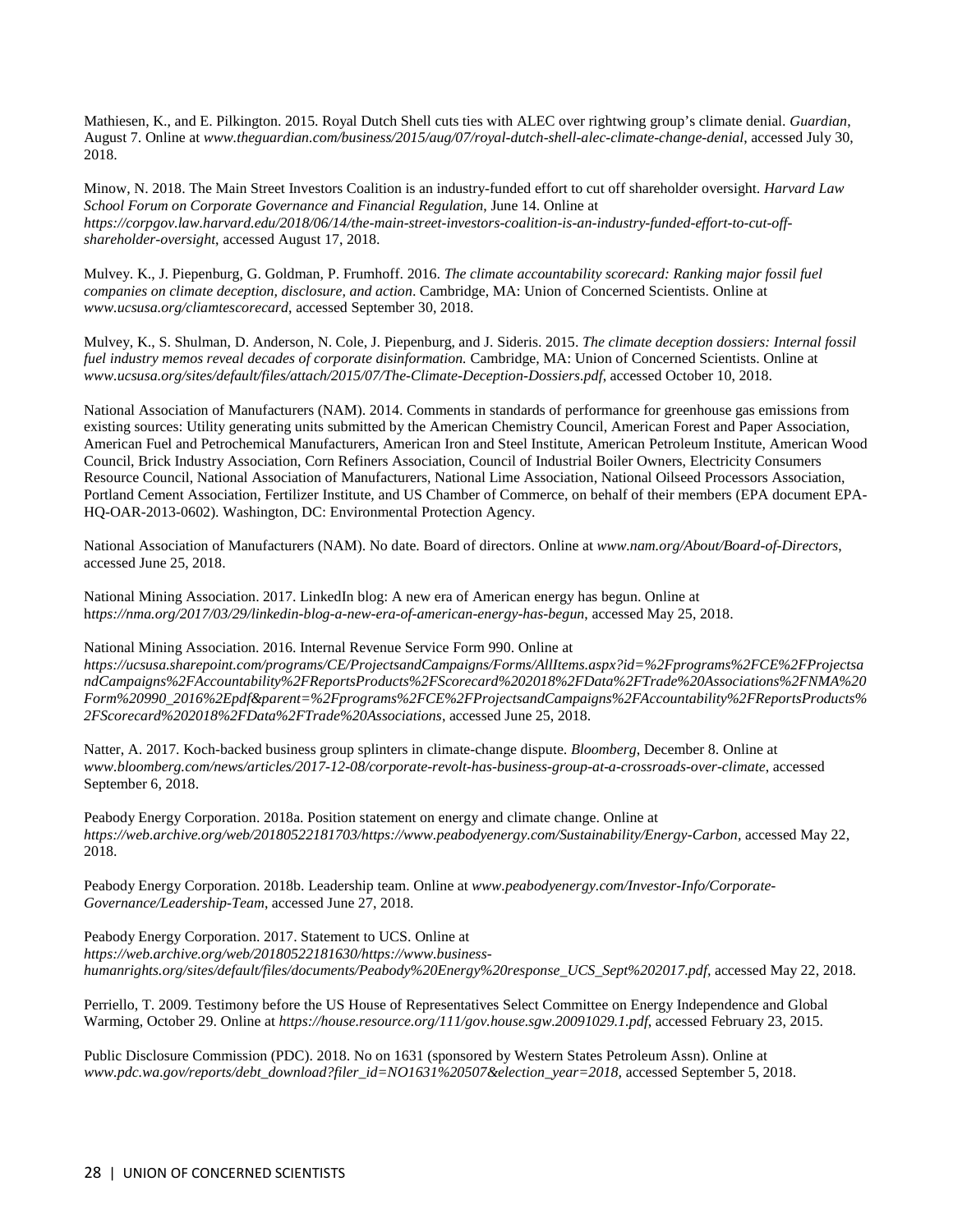Race to the Bottom. 2017. No-action letter for ExxonMobil denied exclusion of proposal concerning increasing shareholder distributions to prevent losses from climate change related risks of stranded carbon assets. Online at *https://web.archive.org/web/20180522181300/http://www.theracetothebottom.org/home/2018/2/6/no-action-letter-for-exxonmobildenied-exclusion-of-proposal.html,* accessed May 22, 2018.

Reuters. 2018. Exxon Mobil joins exodus of firms from lobbying group ALEC. July 12. Online at *www.reuters.com/article/usexxon-mobil-alec/exxon-mobil-joins-exodus-of-firms-from-lobbying-group-alec-idUSKBN1K231R*, accessed August 15, 2018.

Royal Dutch Shell Corporation. 2018a. Climate change and energy transitions. Online at *https://web.archive.org/web/20180522182137/https://www.shell.com/sustainability/environment/climate-change.html*, accessed May 22, 2018.

Royal Dutch Shell Corporation. 2018b. Adapting to climate change. Online at *https://web.archive.org/web/20180522182355/https://www.shell.com/sustainability/environment/climate-change/adapting-toclimate-change.html*, accessed May 22, 2018.

Royal Dutch Shell Corporation. 2018c. Energy transition. Online at *www.shell.com/energy-and-innovation/the-energy-future/shellenergy-transition-*

*report/\_jcr\_content/par/toptasks.stream/1524757699226/f51e17dbe7de5b0eddac2ce19275dc946db0e407ae60451e74acc7c4c0acdb f1/web-shell-energy-transition-report.pdf*, accessed July 10, 2018.

Royal Dutch Shell Corporation. 2018d. Notice of annual general meeting. Online at *https://web.archive.org/web/20180522182703/https://www.shell.com/investors/retail-shareholder-information/annual-generalmeeting/\_jcr\_content/par/textimage\_1328904083.stream/1523547663423/591160a18417d3a0a345be40193229f56c7f7f8b8e521f11 53890af7158d7820/notice-of-general-meeting-22-may-2018.pdf*, accessed May 22, 2018.

Royal Dutch Shell Corporation. 2017a. Sustainability report. Online at *https://reports.shell.com/sustainabilityreport/2017/servicepages/downloads/files/download.php?file=shell\_sustainability\_report\_2017.pdf*, accessed July 10, 2018.

Royal Dutch Shell Corporation. 2017b. Notice of annual general meeting. Online at *https://web.archive.org/web/20180522182529/https://www.shell.com/investors/retail-shareholder-information/annual-generalmeeting/\_jcr\_content/par/expandablelist/expandablesection\_f2.stream/1492595235065/09f2af788de91bf1e7a360e95ec7d6455e5c4 774fa4ce3e60cab195955e779e9/2017-notice-of-meeting-shell-agm.pdf*, accessed May 22, 2018.

Seeking Alpha. 2017. CNX Resource Corporation (CNX) Form DEF 14A proxy statement. Online at *https://seekingalpha.com/filing/3487562*, accessed July 18, 2018.

Sheppard, K. 2016. King coal is losing its lobbying edge. *HuffPost*, August 17. Online at *www.huffingtonpost.com/entry/coal-lobbywashington\_us\_57b4c3cbe4b0fd5a2f40f90c*, accessed July 30, 2018.

Siders, D. 2015a. Adwatch: Oil interests mislead about vehicle monitoring. *Sacramento Bee*, August 31. Online at *www.sacbee.com/news/politics-government/election/california-elections/poligraph/article33015918.html*, accesses September 30, 2018.

Siders, D. 2015b. Fact check: Ad misleads on gas reduction law. *Sacramento Bee*, August 22. Online at *www.sacbee.com/news/politics-government/election/california-elections/poligraph/article31851906.html*, accessed September 30, 2018.

SourceWatch - Center for Media and Democracy. 2018a. ALEC corporations. SourceWatch, May 25. Online at *www.sourcewatch.org/index.php/ALECCorporations*, accessed May 25, 2018.

SourceWatch Center for Media and Democracy. 2018b. ALEC "private enterprise" board of directors. *SourceWatch*, April 13. Online

at *www.sourcewatch.org/index.php/ALEC\_%22PrivateEnterprise%22\_Board\_of\_Directors*, accessed August 15, 2018.

State of West Virginia et al. v. Environmental Protection Agency (EPA) et al. 2016. USCA case 15-1363. Initial reply brief of intervenors Dixon Bros., Inc., Nelson Brothers, Inc., Wesco International, Inc., Norfolk Southern Corp., Joy Global Inc., Gulf Coast Lignite Coalition, and Peabody Energy Corp. supporting petitioners. Online at